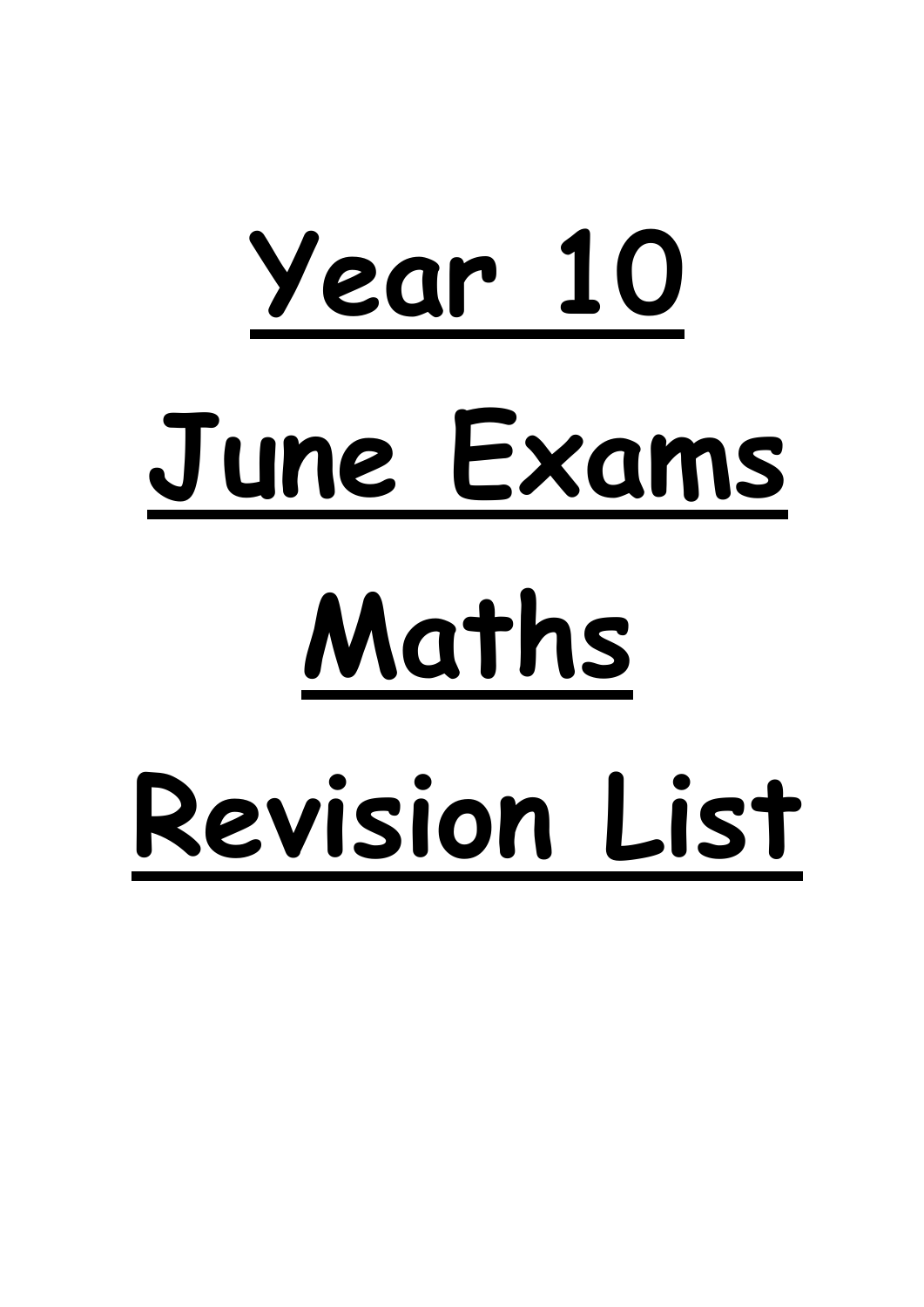In this document you will find the topics you have covered over the last two years in Maths. This will be your first experience of completing a full set of three GCSE papers covering everything that is in the Edexcel Specification.

To help you with your revision you can use the Hegarty Maths website. We have linked the majority of topics to a video on Hegarty Maths. You can watch the video and answer some practice questions. Hopefully you will find that this is a really useful resource.

To access Hegarty Maths if you have not done so before, please use the following steps:

- 1. Go to the website: [www.hegartymaths.com](http://www.hegartymaths.com/)
- 2. Click Student log in (top right corner the green box)
- 3. Type in Southam College for the school name
- 4. Enter your first name, last name and date of birth
- 5. You will then be asked to create a password and this will make you a log in that you can keep using.

If you have any issues or need any support with any of this please email: [alcock.c@welearn365.com](mailto:alcock.c@welearn365.com)

*"The only way to learn mathematics is to do mathematics"*

-Paul Halmos

Good luck with your revision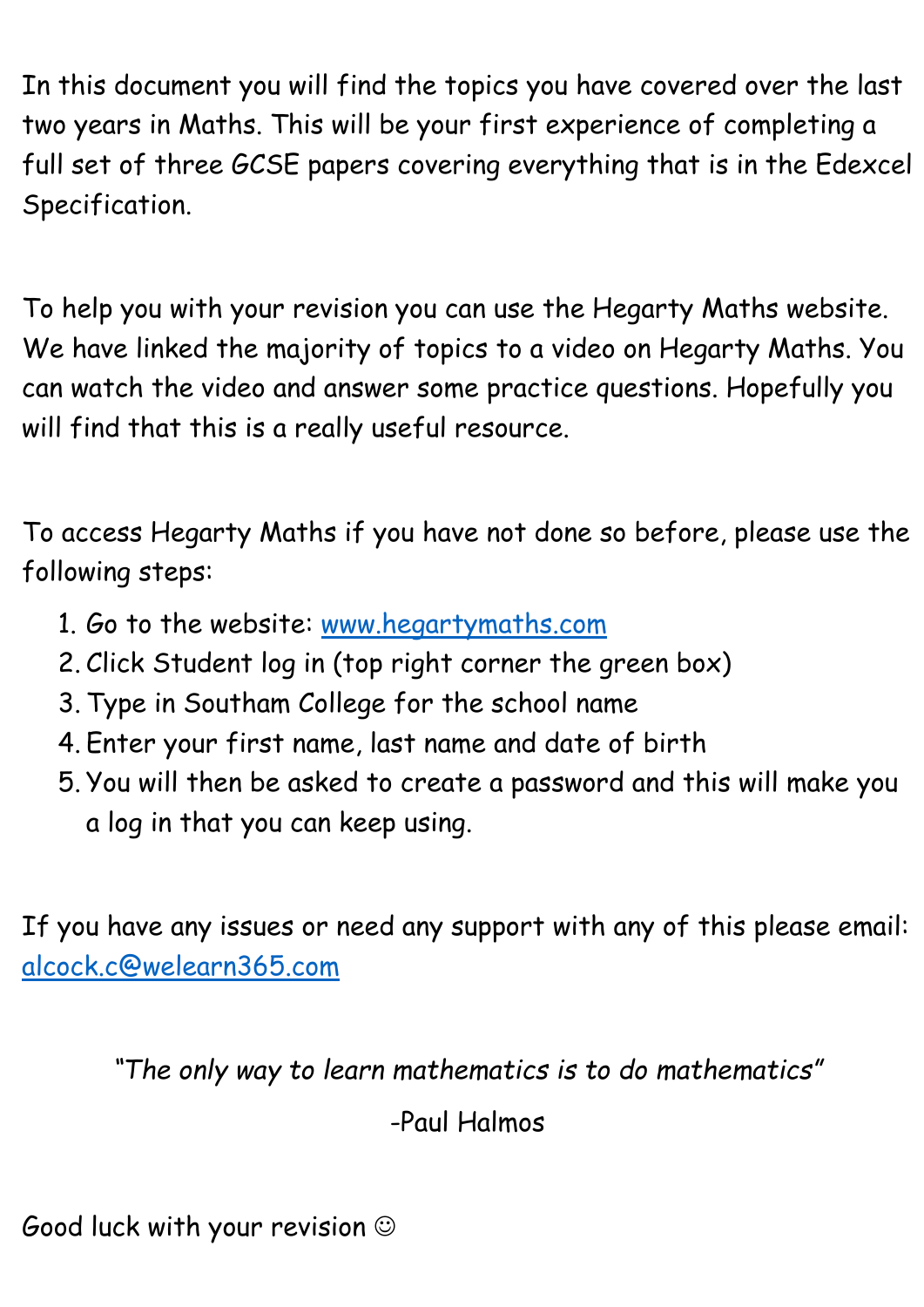#### Foundation: Chapter 1 - Number

| Ability 1-3                                           | Ability 4-5 (+ all 1-3)                        | <b>Hegarty Maths Lessons</b>                              |
|-------------------------------------------------------|------------------------------------------------|-----------------------------------------------------------|
| Rules of negative numbers.                            |                                                | 41 Adding & subtracting positive & negative numbers       |
| <b>BIDMAS</b>                                         |                                                | 42 Multiplying positive & negative numbers                |
|                                                       |                                                | 43 Dividing positive & negative numbers                   |
| Simplifying fractions to help with division           |                                                | 150 Order of operations 4 (combined)                      |
|                                                       |                                                | 61 Simplifying fractions                                  |
| Understand "not equal to symbol                       |                                                | 99 Square numbers                                         |
| Inverse function machines & Powers and roots          |                                                | 100 Cube numbers & 101 Square & cube roots                |
| Converting between metric units for length            |                                                | 692 Converting length (1) & 693 Converting length (2)     |
|                                                       |                                                | 694 Converting length (worded problems)                   |
| Bus stop method                                       |                                                | 145 Long division                                         |
| <b>Equivalent fractions</b>                           |                                                | 59 Generate equivalent fractions                          |
| Rounding to a certain decimal place                   |                                                | 56 Round decimal numbers                                  |
| Multiplying and Dividing decimals                     |                                                | 48 Multiplication with decimals & 50 Division of decimals |
| Writing numbers into words and figures                | Using known calculations to find the answer to | 135 Related calculations 1                                |
|                                                       | another                                        | 136 Related calculations 2                                |
| Rounding to significant figures                       | Estimating calculations                        | 130 Round to significant figures                          |
|                                                       |                                                | 131 Estimate complex calculations                         |
| Recognising 2 digit prime numbers                     |                                                | 28 Prime numbers                                          |
| Finding factors and multiples                         |                                                | 27 Factors of a number & 33 Multiple of a number          |
| Finding HCF and LCM by listing (worded problems       |                                                | 31 Highest common factor (listing)                        |
| also)                                                 |                                                | 34 Lowest common multiple (listing)                       |
| Use a calculator to find squares, cubes and roots     |                                                |                                                           |
| Effective use of a calculator                         |                                                | 129 Complex calculations using a calculator               |
| Evaluate expressions involving powers                 |                                                |                                                           |
| Use index notation for powers of 10                   |                                                | 121 Powers of 10                                          |
| Use index notation in calculations                    |                                                | 102 Index form 1 (intro)                                  |
| Converting powers of 10 into fractions and            |                                                |                                                           |
| decimals                                              |                                                |                                                           |
| Use the laws of indices (multiplication, division and | Write a number as a product of its prime       | 105 Index form 4 (multiplying indices)                    |
| brackets)                                             | factors                                        | 106 Index form 5 (dividing indices)                       |
|                                                       |                                                | 107 Index form 6 (power of power rule)                    |
|                                                       |                                                | 29 Prime factorisation 1                                  |
|                                                       | Use prime factor decomposition and Venn        | 32 Highest common factor (prime factorisation)            |
|                                                       | diagrams to find the HCF and LCM               | 35 Lowest common multiple (prime factorisation)           |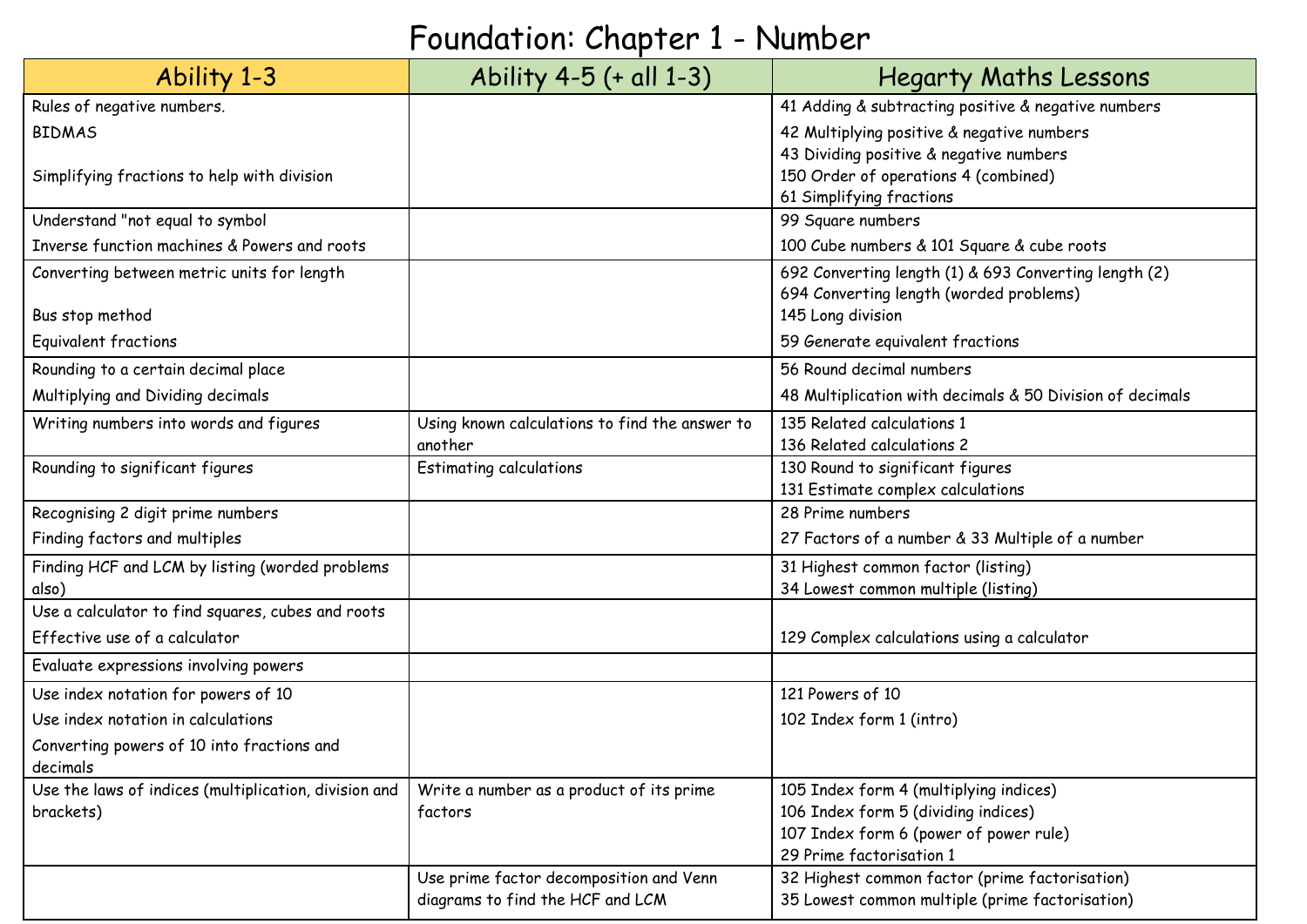# Foundation: Chapter 2 - Algebra

| Ability 1-3                                                                                                                                                                     | Ability 4-5 (+ all 1-3)                                  | <b>Hegarty Maths Lessons</b>                                                                                                                                                                                |
|---------------------------------------------------------------------------------------------------------------------------------------------------------------------------------|----------------------------------------------------------|-------------------------------------------------------------------------------------------------------------------------------------------------------------------------------------------------------------|
| Simplify expressions by adding and<br>subtracting<br>Simplifying simple expressions by multiplying<br>and dividing<br>Write simple expressions<br>e.g. a multiplied by $b = ab$ |                                                          | 156 Collecting like terms 1<br>157 Collecting like terms 2<br>158 Simplifying expressions involving multiplication<br>159 Simplifying expressions involving division<br>151 Writing algebraic expressions 1 |
| Simplifying expressions using powers<br>e.g. $3 \times 3 \times 3 = 3^3$                                                                                                        |                                                          | 102 Index form 1 (intro)                                                                                                                                                                                    |
| Multiply and divide more complex expressions<br>e.g. 8c <sup>^</sup> 4/2c                                                                                                       |                                                          | 175 Indices with algebraic expressions 3                                                                                                                                                                    |
| Substitute positive and negative numbers into<br>expressions                                                                                                                    |                                                          | 780 Substitution (1)<br>781 Substitution (2)<br>782 Substitution (3)<br>784 Substitution (5)                                                                                                                |
| Writing more complex expressions e.g. I think<br>of a number multiply it by 2 and then<br>subtract 5                                                                            |                                                          | 152 Writing algebraic expressions 2                                                                                                                                                                         |
| Recognise the difference between a formula<br>and an expression.                                                                                                                | Write a formula and use it to solve<br>problems          | 155 Writing formulae & simple substitution                                                                                                                                                                  |
| Substitute into formulae                                                                                                                                                        |                                                          |                                                                                                                                                                                                             |
| Expand single brackets                                                                                                                                                          |                                                          | 160 Expand a single bracket                                                                                                                                                                                 |
| Expand and simplify expressions with 2 single<br>brackets                                                                                                                       |                                                          | 161 Expand two single brackets & simplify                                                                                                                                                                   |
| Substitute numbers into an expression with<br>brackets and powers                                                                                                               |                                                          | 783 Substitution (4)                                                                                                                                                                                        |
| Recognise factors of algebraic terms                                                                                                                                            | Factorise algebraic expressions into a<br>single bracket | 168 Factorise simple expressions 1<br>169 Factorise simple expressions 2                                                                                                                                    |
| use the identity symbol and not equal to<br>symbol                                                                                                                              |                                                          |                                                                                                                                                                                                             |
| Write simple expressions and formulae from<br>worded problems                                                                                                                   |                                                          | 155 Writing formulae & simple substitution                                                                                                                                                                  |
| Substitute into maths and science formulae                                                                                                                                      |                                                          | 279 Substitution into important formulae                                                                                                                                                                    |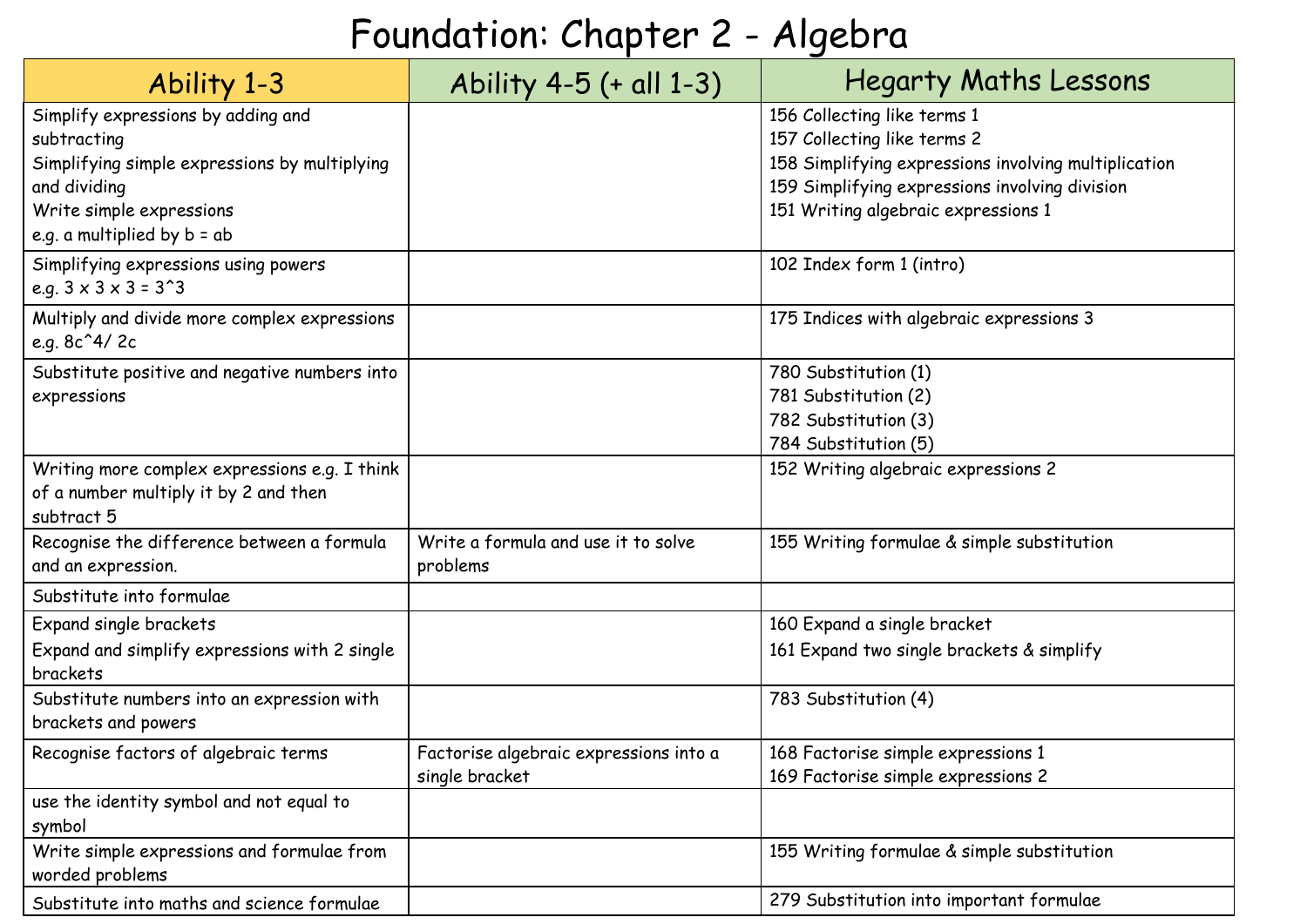### Foundation: Chapter 3 - Graphs, Tables and Charts

| Ability 1-3                                                              | Ability 4-5 (+ all 1-3)                  | <b>Hegarty maths Lesson</b>                                                       |
|--------------------------------------------------------------------------|------------------------------------------|-----------------------------------------------------------------------------------|
| Understand discrete and continuous data                                  |                                          | 393 Types of data 2                                                               |
| Design frequency tables and data collection sheets                       |                                          | 403 Grouped frequency tables (continuous)                                         |
| Read data from tables                                                    |                                          |                                                                                   |
| Create and complete a two way table                                      |                                          | 422 Two way tables 1<br>423 Two way tables 2<br>424 Two way tables 3              |
| Read timetables and distance tables                                      |                                          |                                                                                   |
| Draw and interpret comparative and composite bar<br>charts               |                                          |                                                                                   |
| Interpret and compare data shown in bar charts and<br>line graphs        |                                          | 425 Bar charts and vertical line graphs                                           |
| Plot and interpret time series graphs                                    |                                          | 450 Time series charts 1<br>451 Times series charts 2<br>452 Time series charts 3 |
| Use trends to predict what might happen in the future                    |                                          |                                                                                   |
| Construct stem and leaf and back-to-back stem and<br>leaf diagrams       |                                          | 431 Stem and leaf diagrams 2<br>433 Stem and leaf diagrams 4                      |
| Interpret stem and leaf and back-to-back stem and<br>leaf diagrams       |                                          | 430 Stem and leaf diagrams 1<br>432 Stem and leaf diagrams 3                      |
| Draw a pie chart                                                         |                                          | 427 Pie charts 1                                                                  |
| Interpret pie charts                                                     |                                          | 428 Pie charts 2                                                                  |
| Plot and interpret scatter graphs                                        |                                          |                                                                                   |
| Determine whether or not there is a relationship<br>between sets of data |                                          | 453 Scatter graphs 1                                                              |
|                                                                          | Draw a line of best fit                  | 454 Scatter graphs 2                                                              |
|                                                                          | Use a line of best fir to predict values |                                                                                   |
|                                                                          | Understand 'interpolation' and           |                                                                                   |
|                                                                          | 'extrapolation'                          |                                                                                   |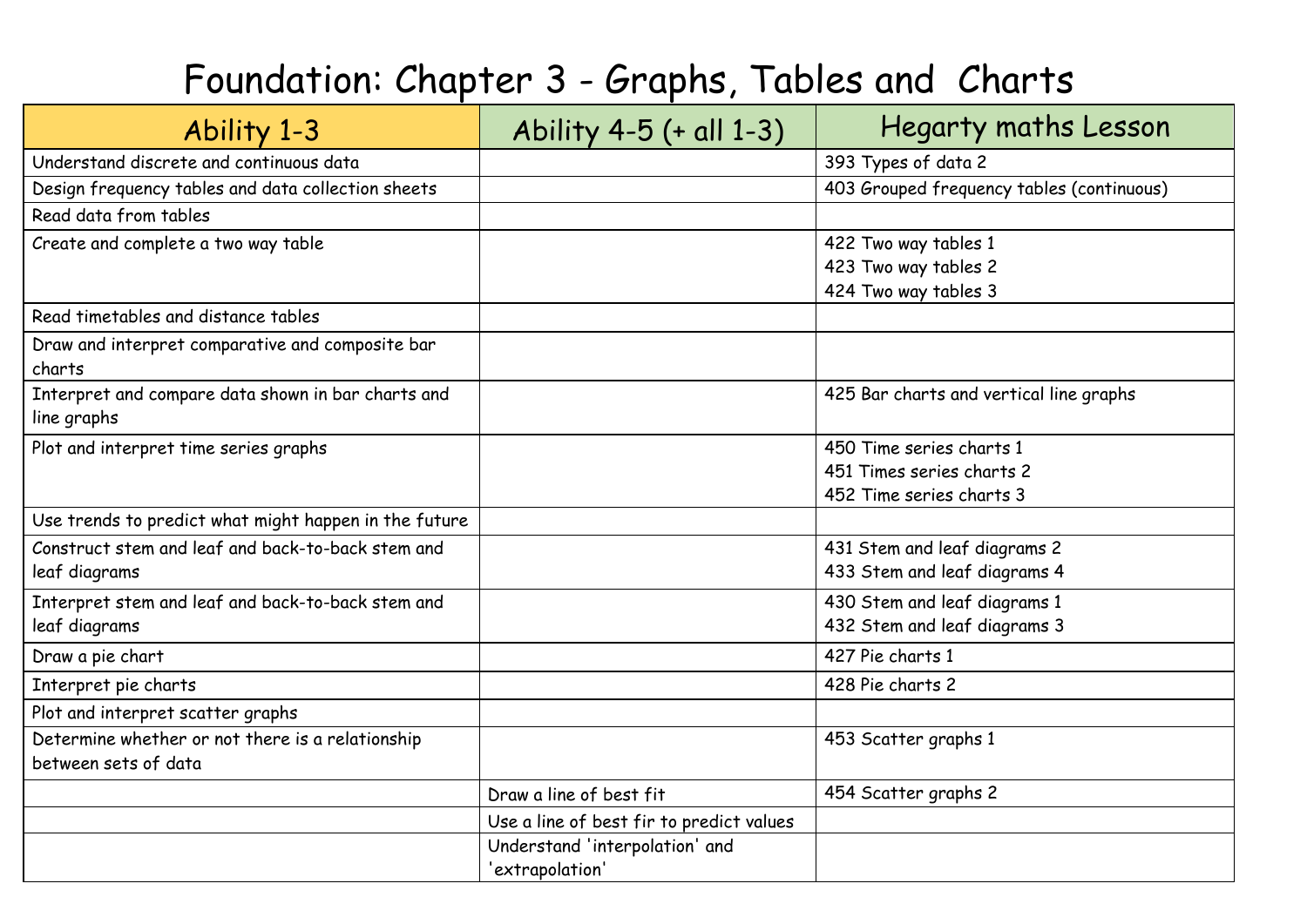### Foundation: Chapter 4 - Fractions and Percentages

| Ability 1-3                                       | Ability 4-5 (+ all 1-3)                                   | <b>Hegarty Maths Lessons</b>                         |
|---------------------------------------------------|-----------------------------------------------------------|------------------------------------------------------|
|                                                   | Compare and order fractions                               | 60 Compare fractions                                 |
|                                                   | Add and subtract fractions with<br>different denominators | 66 Add or subtract fractions (different denominator) |
|                                                   | Use fractions to solve problems                           |                                                      |
| Simplifying fractions and converting between      |                                                           | 61 Simplify fractions                                |
| improper fractions and mixed numbers              |                                                           | 63 Improper fractions to mixed numbers               |
|                                                   |                                                           | 64 Mixed numbers to improper fractions               |
| Finding fractions of amounts                      | Adding and subtracting mixed numbers                      | 77 Fractions of an amount                            |
| Multiplying a whole number with a fraction        |                                                           | 67 Multiply a whole number by fractions              |
| Multiplying fractions and mixed numbers together  |                                                           | 68 Multiplying fractions 1                           |
|                                                   |                                                           | 69 Multiplying fractions 2                           |
| Divide a whole number by a fraction               |                                                           | 72 Linking multiplying/dividing fractions and whole  |
|                                                   |                                                           | numbers                                              |
| Divide a fraction by a whole number or a fraction |                                                           | 70 Dividing fractions                                |
| Converting between fractions and decimals and     |                                                           | 73 Convert fractions to decimals 1                   |
| order.                                            |                                                           | 74 Convert fractions to decimals 2                   |
| Write one number as a fraction of another         |                                                           | 62 Express one number as a fraction of another       |
| Converting between fractions and percentages      |                                                           | 75 Convert fractions to percentages 1                |
|                                                   |                                                           | 76 Converting fractions to percentages 2             |
|                                                   |                                                           | 82 Convert percentages to fractions                  |
| Write one number as a percentage of another       |                                                           |                                                      |
| Order fractions, decimals and percentages         |                                                           |                                                      |
| Find percentages of amounts (with and without a   |                                                           | 84 find percentages of amounts 1                     |
| calculator)                                       |                                                           | 85 find percentages of amounts 2                     |
|                                                   |                                                           | 86 find percentages of amounts 3                     |
|                                                   |                                                           | 87 find percentages of amounts 4                     |
| Use percentages to solve problems                 |                                                           |                                                      |
| Calculate a percentage increase or decrease (with |                                                           | 88 Percentage increase and decrease                  |
| and without a calculator                          |                                                           | 90 Percentage increase and decrease                  |
| Use percentages in real life situations           |                                                           | 98 Percentages (worded problems)                     |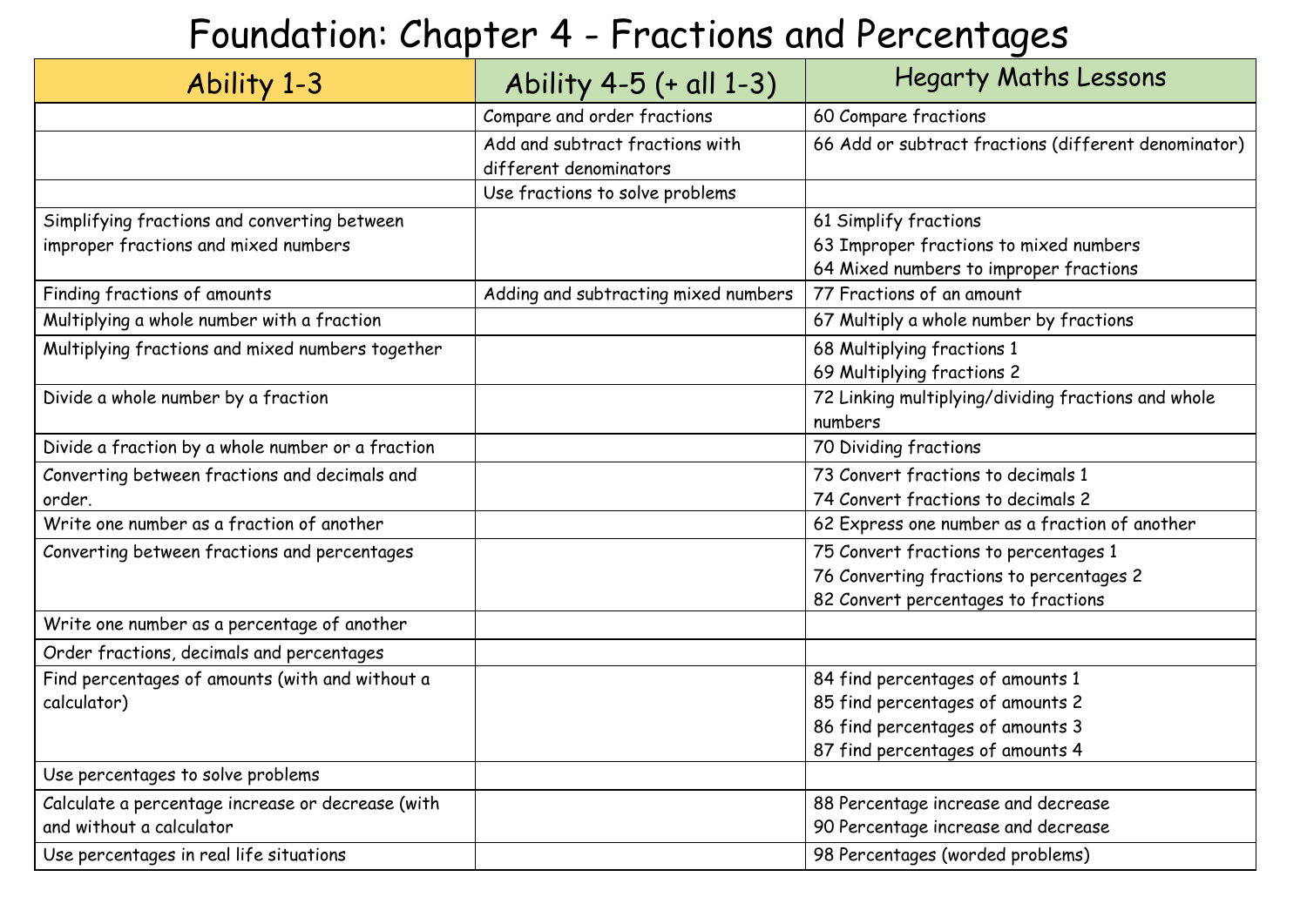# Foundation: Chapter 5 - Equations, Inequalities and sequences

| Ability 1-3                                                                                                                                                                    | Ability 4-5 (+ all 1-3)                                                              | <b>Hegarty maths lessons</b>                                                                                                 |
|--------------------------------------------------------------------------------------------------------------------------------------------------------------------------------|--------------------------------------------------------------------------------------|------------------------------------------------------------------------------------------------------------------------------|
| Rearrange simple linear equations to solve<br>Solve simple linear equations using the<br>balancing method<br>Write and solve simple equations                                  |                                                                                      | 178 Solve 1 step equations                                                                                                   |
| Solve two step equations                                                                                                                                                       | Solve two step equations involving shapes                                            | 179 Solve 2 step equations<br>180 Solve 2 step equations<br>182 Solve 2 step equations                                       |
| Solve equations with unknowns on both<br>sides                                                                                                                                 | Solve linear equations with brackets<br>Solve linear equations involving fractions   | 179 Solve 2 step equations<br>183 Solve 3 step equations<br>184 Solve equations with $x$ on both sides 1                     |
| Use correct notation to show the inclusive<br>and exclusive inequalities<br>Write down whole numbers which satisfy<br>an inequality<br>Represent inequalities on a number line | Solve linear inequalities                                                            | 267 integer solutions to inequalities<br>266 Write inequalities from a number line<br>269 Solve single linear inequalities 1 |
|                                                                                                                                                                                | Solve two sided inequalities<br>Identify values that satisfy 2 inequalities          | 272 Solve double linear inequalities                                                                                         |
| Substitute values into a formulae and solve<br>equations<br>know the difference between an                                                                                     | Change the subject of a formulae<br>Substitute in formulae that involves rearranging | 189 Substituting and solving<br>280 Change the subject of the formula 1<br>281 Change the subject of the formula 2           |
| expression, an equation, a formula and an<br>identity                                                                                                                          |                                                                                      |                                                                                                                              |
| Recognise and extend arithmetic,<br>geometric and Fibonacci sequences                                                                                                          |                                                                                      | 263 Fibonacci sequence<br>264 Geometric sequences                                                                            |
|                                                                                                                                                                                | Use the nth term to generate terms of a sequence                                     | 197 Linear sequences (term to term rule)<br>198 Linear sequences (nth term)                                                  |
|                                                                                                                                                                                | Find the nth term of an arithmetic sequences                                         |                                                                                                                              |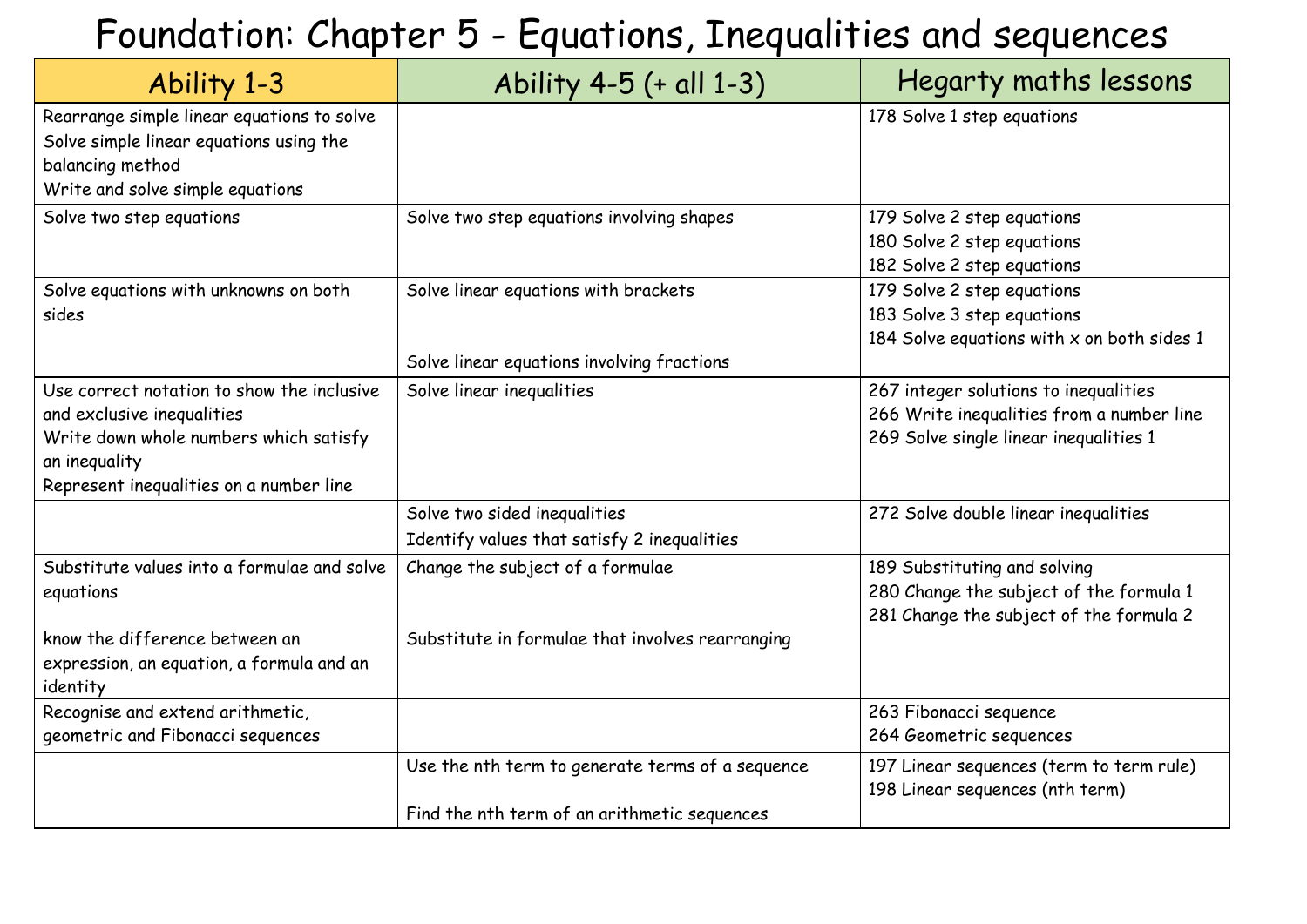# Foundation: Chapter 6 - Angles

| Ability 1-3                                           | Ability 4-5 (+ all 1-3)                      | <b>Hegarty Maths Lessons</b>          |
|-------------------------------------------------------|----------------------------------------------|---------------------------------------|
| Solve geometric problems using side and angle         |                                              | 560 Interior angles in quadrilaterals |
| properties of quadrilaterals                          |                                              | 680 Congruence (1)                    |
| Identify congruent shapes                             |                                              |                                       |
| Understand and use the angle properties of parallel   |                                              | 481 Alternate angles                  |
| lines                                                 |                                              | 482 Co-interior angles                |
| Finding missing angles using corresponding and        |                                              | 483 Corresponding angles              |
| alternate angles                                      |                                              | 490 Multi-step angle problems (3)     |
| Solve angle problems in triangles                     |                                              | 485 Angles in a triangle (1)          |
|                                                       |                                              | 486 Angles in a triangle (2)          |
| Understand angle proofs about triangles               |                                              | 484 Proof - angles in triangles       |
| Calculate the interior and exterior angles of regular |                                              | 561 Interior angles in polygons (1)   |
| polygons                                              |                                              | 563 Exterior angles in polygons (1)   |
| Calculate the interior and exterior angles of         |                                              | 562 Interior angles in polygons (2)   |
| polygons                                              |                                              | 564 Exterior angles in polygons (2)   |
| Explain why some polygons fit together and some       |                                              |                                       |
| others do not                                         |                                              |                                       |
|                                                       | Solve angle problems using equations         | 487 Angles in a triangle (3)          |
|                                                       |                                              | 565 Angles in polygons using algebra  |
|                                                       | Solve geometrical problems showing reasoning |                                       |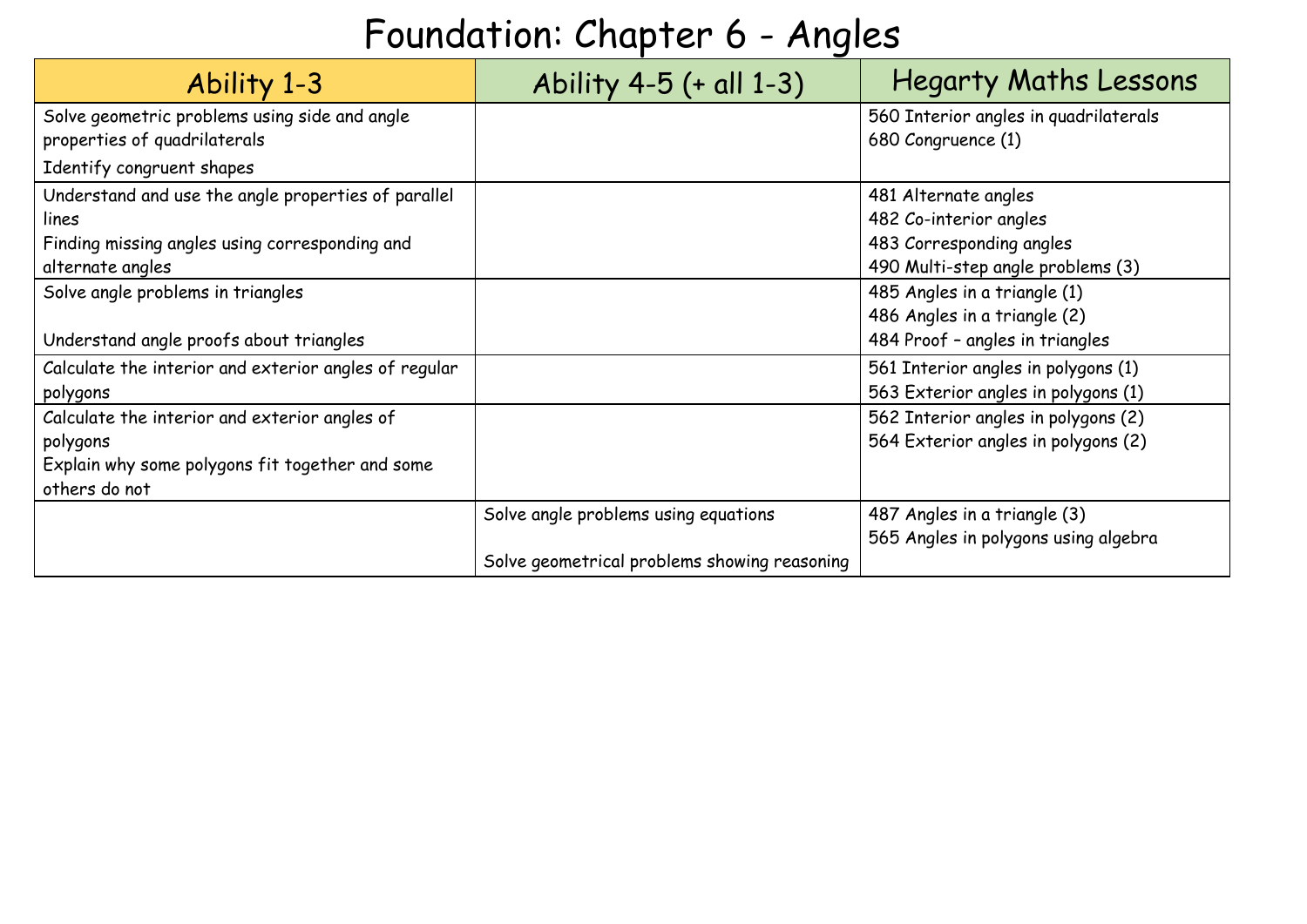# Foundation: Chapter 7 - Averages and range

| Ability 1-3                                 | Ability 4-5 (+ all 1-3)                            | <b>Hegarty Maths Lessons</b>       |
|---------------------------------------------|----------------------------------------------------|------------------------------------|
| Calculate the mean from a list              | Calculate the mean from a frequency table          | 405 Mean (1)                       |
|                                             |                                                    | 406 Mean (2)                       |
|                                             | Compare set of data using the mean and range       | 417 Mean from frequency tables (1) |
|                                             |                                                    | 410 Range                          |
| Find the mode, median and range from a stem |                                                    | 430 Stem & leaf diagrams (1)       |
| and leaf diagram                            |                                                    | 432 Stem & leaf diagrams (2)       |
| Identify outliers                           |                                                    |                                    |
| Estimate the range from a grouped frequency |                                                    | 414 Range from frequency tables    |
| table                                       |                                                    |                                    |
|                                             | Recognise the advantages and disadvantages of each | 413 Selecting appropriate averages |
|                                             | type of average                                    |                                    |
|                                             | Find the modal class                               | 415 Mode from frequency tables     |
|                                             | Find the median from a frequency table             | 416 Median from frequency tables   |
|                                             | Estimate the mean of grouped data                  | 418 Mean from frequency tables (2) |
|                                             | Understand the need for sampling                   | 394 Census, sampling & bias        |
|                                             | Understand how to avoid bias                       |                                    |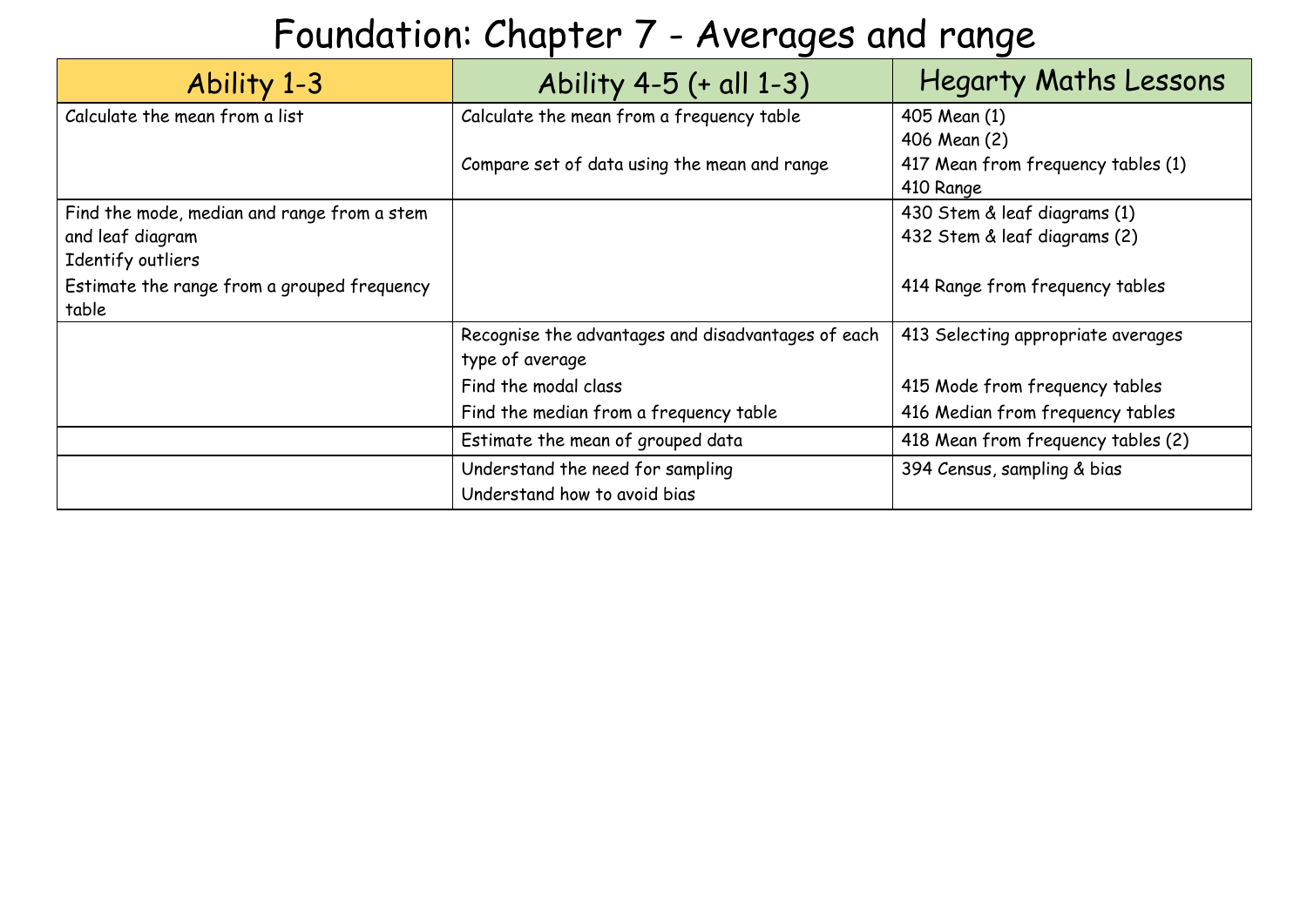#### Foundation: Chapter 8 - Perimeter, area and volume 1

| Ability 1-3                                     | Ability 4-5 (+ all 1-3)                                | <b>Hegarty Maths Lessons</b>      |
|-------------------------------------------------|--------------------------------------------------------|-----------------------------------|
| Calculate the perimeter and area of rectangles, |                                                        | 549 Perimeter (2)                 |
| parallelograms and triangles                    |                                                        | 557 Triangles (1)                 |
| Estimate lengths, areas and costs.              |                                                        | 554 Rectangles                    |
| Calculate a missing length given the area       |                                                        | 556 Parallelograms                |
| Calculate the area and perimeter of trapezia.   | Convert between area measures                          | 559 Trapezium                     |
| Find the height of a trapezium given its area   |                                                        | 700 Converting area units (1)     |
|                                                 |                                                        | 701 Converting area units (2)     |
|                                                 | Calculate the perimeter and area of shapes made from   | 555 Compound shapes               |
|                                                 | triangles and rectangles                               | 548 Perimeter (1)                 |
|                                                 |                                                        | 558 Triangles (2)                 |
|                                                 | Calculate areas in hectares and convert between ha and |                                   |
|                                                 | $m^2$                                                  |                                   |
| Calculate the surface area of a cuboid          |                                                        | 584 Surface area of cuboids       |
| Calculate the surface area of a prism           |                                                        | 585 Surface area of prisms        |
| Calculate the volume of a cuboid                |                                                        | 568 Cuboids (1)                   |
| Calculate the volume of a prism                 |                                                        | 570 Prisms (1)                    |
|                                                 |                                                        | 571 Prisms (2)                    |
|                                                 | Solve problems involving surface area and volume       | 569 Cuboids (2)                   |
|                                                 |                                                        | 589 Surface area (multi-step) (1) |
|                                                 |                                                        | 590 Surface area (multi-step) (2) |
|                                                 | Convert between measures of volume                     | 702 Converting volume units (1)   |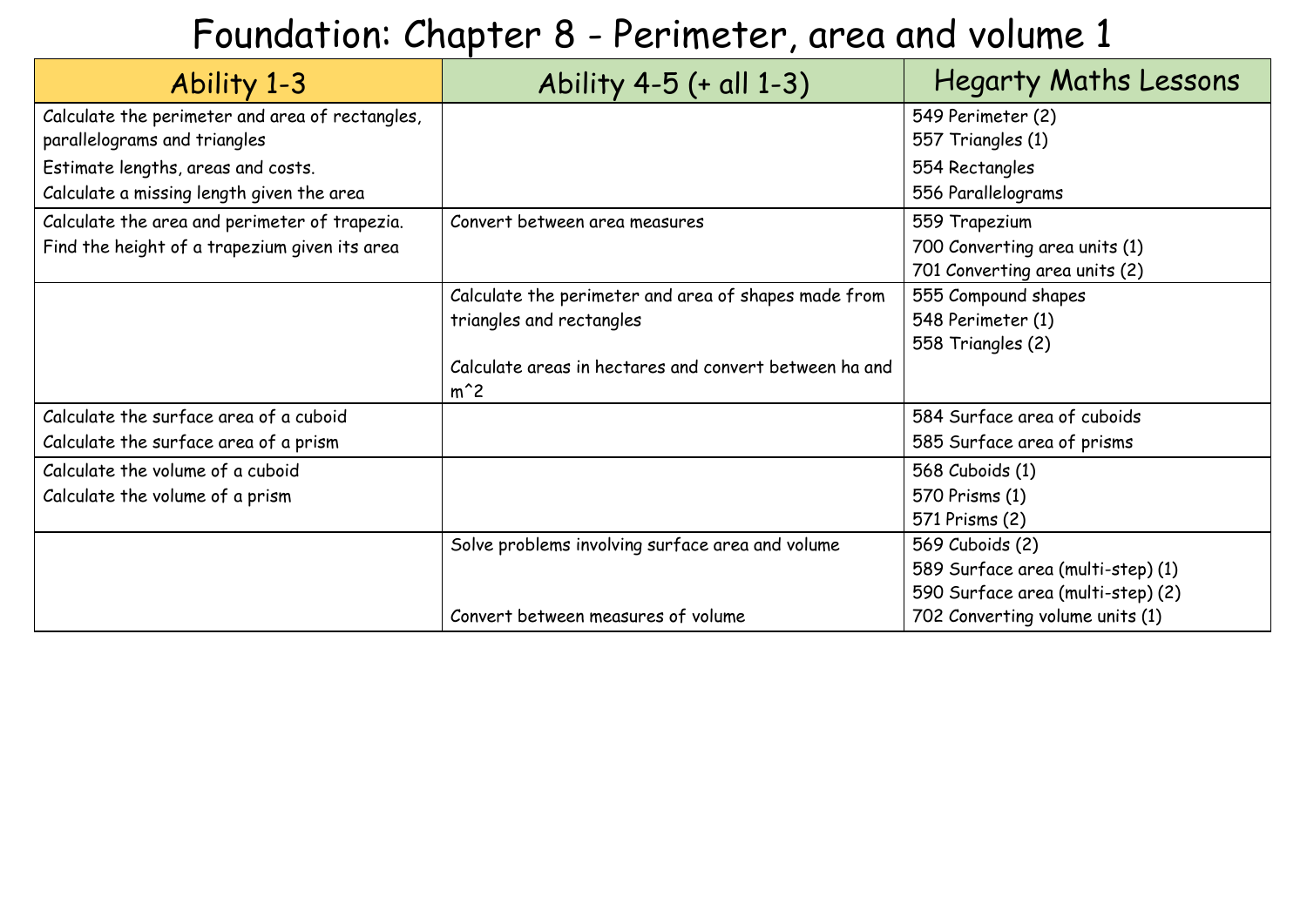# Foundation: Chapter 9 - Graphs

| Ability 1-3                                    | Ability 4-5 (+ all 1-3)                          | <b>Hegarty Maths Lessons</b>                |
|------------------------------------------------|--------------------------------------------------|---------------------------------------------|
| Find the midpoint of a line segment            |                                                  | 200 Midpoint of a line segment              |
| Recognise, name and plot straight line graphs  |                                                  |                                             |
| parallel to the axes                           |                                                  |                                             |
| Recognise, name and plot the graphs of y=x and |                                                  |                                             |
| $y=-x$                                         |                                                  |                                             |
| Generate and plot coordinates from a rule      |                                                  | 206 Straight line graphs 1                  |
| Plot straight line graphs from table of values |                                                  |                                             |
| Use a graph to estimate                        |                                                  |                                             |
| Find the gradient of a line                    |                                                  | 201 Gradient of a line segment 1            |
|                                                |                                                  | 202 Gradient of a line segment 2 (negative) |
| Identify and interpret the gradient from an    |                                                  | 207 Straight line graphs 2                  |
| equation                                       |                                                  |                                             |
| Draw a line with a given gradient              |                                                  |                                             |
| Understand that parallel lines have the same   |                                                  | 214 Straight line graphs (parallel)         |
| gradient                                       |                                                  |                                             |
|                                                | Understand what m and c represent in y=mx+c      | 207 Straight line graphs 2                  |
|                                                | Find the equation of straight line graphs        | 208 Straight line graphs 3                  |
|                                                | Find the equation of a line when given 2 points  | 213 Straight line graphs 8                  |
|                                                | Draw a line when given the equation or m and c.  |                                             |
|                                                | e.g y=2x+7 or 2x+y=8                             |                                             |
| Draw and interpret graphs from real data       |                                                  | 894 Interpreting real-life graphs           |
|                                                |                                                  | 895 Drawing real-life graphs                |
| Use distance-time graphs to solve problems     | Interpret rate of change graphs                  | 874 Distance-time graphs (1)                |
| Draw distance-time graphs                      |                                                  | 875 Distance-time graphs (2)                |
|                                                |                                                  | 896 Rate of changes graphs                  |
|                                                | Draw and interpret a range of graphs. E.g. Depth | 899 Sketch graphs for water flows (1)       |
|                                                | of water in a container                          |                                             |
|                                                | Understand when predictions are reliable         |                                             |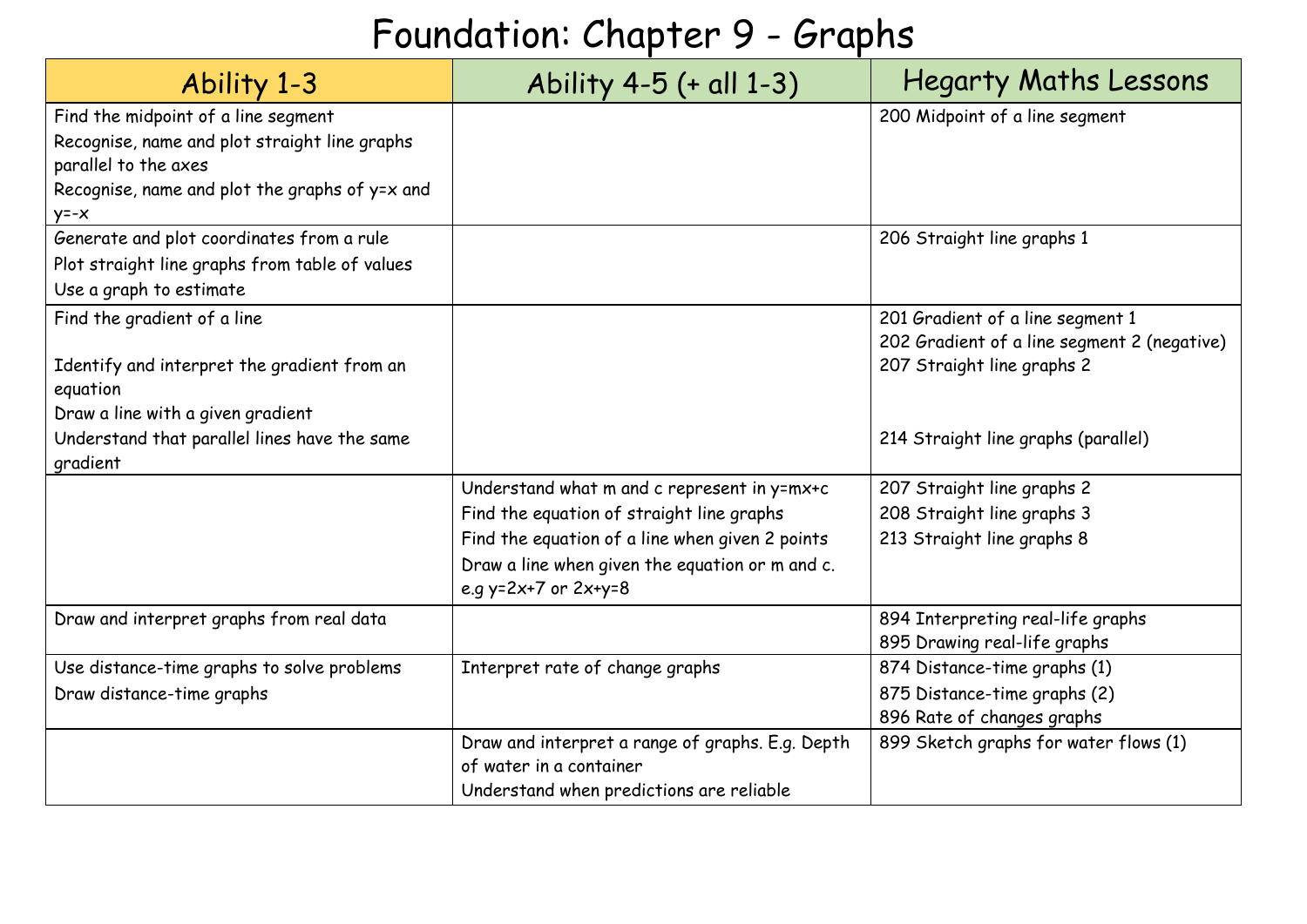# Foundation: Chapter 10 - Transformations

| Ability 1-3                                   | Ability 4-5 (+ all 1-3)                              | Hegarty maths videos               |
|-----------------------------------------------|------------------------------------------------------|------------------------------------|
| Translate a shape on a coordinate grid        |                                                      | (650Describing transformations 1)  |
| Use a column vector to describe a translation |                                                      |                                    |
| Draw a reflection of a shape in a mirror line |                                                      | (652 describing transformations 3) |
| Draw reflections on a coordinate grid         |                                                      |                                    |
| Describe reflections on a coordinate grid     |                                                      |                                    |
| Rotate a shape on a coordinate grid           |                                                      | (653 describing transformations 4) |
|                                               |                                                      | (654 Describing transformations 5) |
| Describe a rotation                           |                                                      |                                    |
|                                               |                                                      |                                    |
|                                               | Enlarge a shape by a scale factor (including halves) |                                    |
|                                               | Enlarge a shape using a centre of enlargement        |                                    |
|                                               | Identify the scale factor of an enlargement          | (651 describing transformations 2) |
|                                               | Find the centre of an enlargement                    |                                    |
|                                               | Fully describe an enlargement                        |                                    |
| Transform shapes using more than one          |                                                      | (656 combined transformations 1)   |
| transformation                                |                                                      | (657 combined transformations 2)   |
| Describe combined transformations of shapes   |                                                      |                                    |
| on a grid                                     |                                                      |                                    |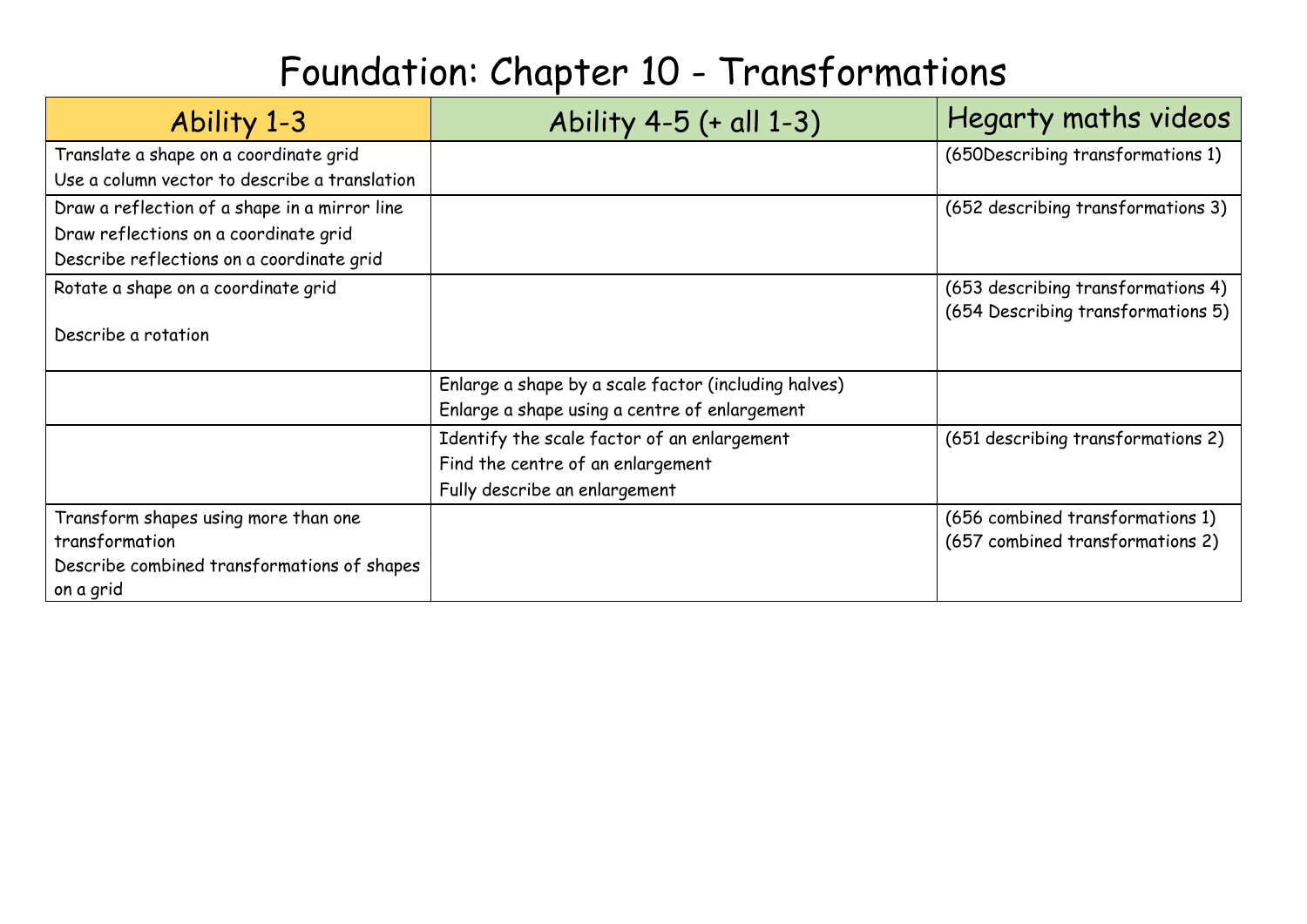# Foundation: Chapter 11 - Ratio and proportion

| Ability 1-3                                               | Ability 4-5 (+ all 1-3)                       | <b>Hegarty maths Lesson</b>                  |
|-----------------------------------------------------------|-----------------------------------------------|----------------------------------------------|
| Use ratio notation for worded problems                    |                                               | (328 Compare quantities using ratios)        |
| Write a ratio in its simplest form)                       |                                               | (329 Simplifying Ratios)                     |
| Solve simple problems involving ratios. E.g. Bill and     |                                               | (333 Share in a given ratio 2)               |
| Ann share money in the ratio 1:2, if Bill gets £100       |                                               | (329 Simplifying Ratios)                     |
| how much does Ann get                                     |                                               |                                              |
| Simplifying ratios involving decimals                     |                                               |                                              |
| Use ratios to convert between units                       |                                               | (339 Direct proportion 1)                    |
| Write and use ratios for shapes and their<br>enlargements |                                               |                                              |
|                                                           |                                               |                                              |
|                                                           | Divide a quantity into a given ratio          | (332 share in a given ratio 2)               |
|                                                           | Solve word problems using ratios              | (334 share in a given ratio 3)               |
| Use ratios involving decimals                             |                                               | (330 write ratios as fractions /proportions) |
| Put fractions into a ratio                                |                                               | (331 write ratios in the form 1:n)           |
| Write a ratio as a unit ratio                             |                                               | (739 recipe problems)                        |
| Solve ratio and proportion problems                       |                                               |                                              |
| Use the unitary method to solve proportion                |                                               |                                              |
| problems                                                  |                                               | (340 Direct proportion 2)                    |
| Solve proportion problems in words                        |                                               | (341 direct proportion 3)                    |
| Work out which product is better value for money)         |                                               |                                              |
| Recognise and use direct proportion on a graph            |                                               |                                              |
| Understand the link between the unit ratio and the        |                                               |                                              |
| gradient                                                  |                                               |                                              |
|                                                           | Recognise different types of proportion. i.e. | (342 inverse proportion)                     |
|                                                           | inverse proportion                            |                                              |
|                                                           | Solve word problems involving direct and      |                                              |
|                                                           | inverse proportion                            |                                              |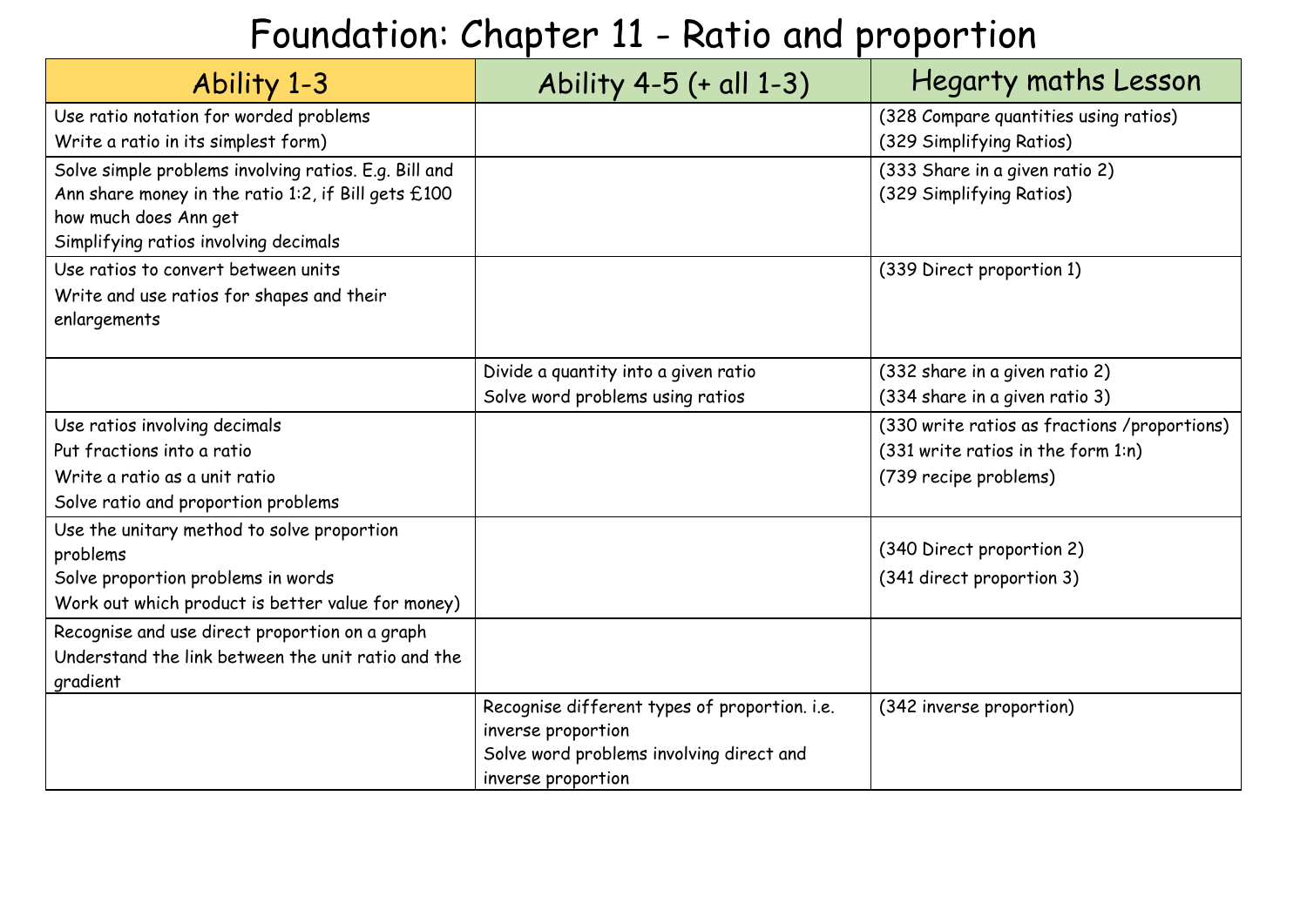# Foundation: Chapter 12 - Right angled triangles

| Ability 4-5                                                                        | Hegarty maths video             |
|------------------------------------------------------------------------------------|---------------------------------|
| Understand Pythagoras' theorem                                                     | (498 - Pythagoras longer side)  |
| Calculate the length of the hypotenuse in a right angled triangle                  |                                 |
| Solve problems using Pythagoras' theorem                                           |                                 |
| Calculate the length of a line segment AB                                          | (449 Pythagoras shorter side)   |
| Calculate the length of a shorter side in a right angled triangle                  |                                 |
| Understand and recall the sine ratio in a right angled triangle                    | (508 trigonometry introduction) |
| Use the sine ratio to calculate the length of a side in a right angled triangle    |                                 |
| Use the sine ratio to solve problems                                               |                                 |
| Use the sine ratio to calculate an angle in a right angled triangle                | (509 trigonometry find side 1)  |
| Use the sine ratio to solve problems                                               |                                 |
| Understand and recall the cosine ratio in a right angled triangle                  | (510 trigonometry find side 2)  |
| Use the cosine ratio to calculate the length of a side in a right angled triangle  |                                 |
| Use the cosine ratio to calculate an angle in a right angled triangle              |                                 |
| Use the cosine ratio to solve problems                                             |                                 |
| Understand and recall the tangent ratio in right angled triangles                  | (511 Trigonometry find angle 1) |
| Use the tangent ratio to calculate the length of a side in a right angled triangle |                                 |
| Use the tangent ration to calculate an angle in a right angled triangle            |                                 |
| Solve problems using an angle of elevation or depression                           |                                 |
| Understand and recall trigonometric ratios in right angled triangles               | (512 Trigonometry find angle 2) |
| Use trigonometric ratios to solve problems                                         |                                 |
| Know the exact values of sine, cosine and tangent of some angles                   |                                 |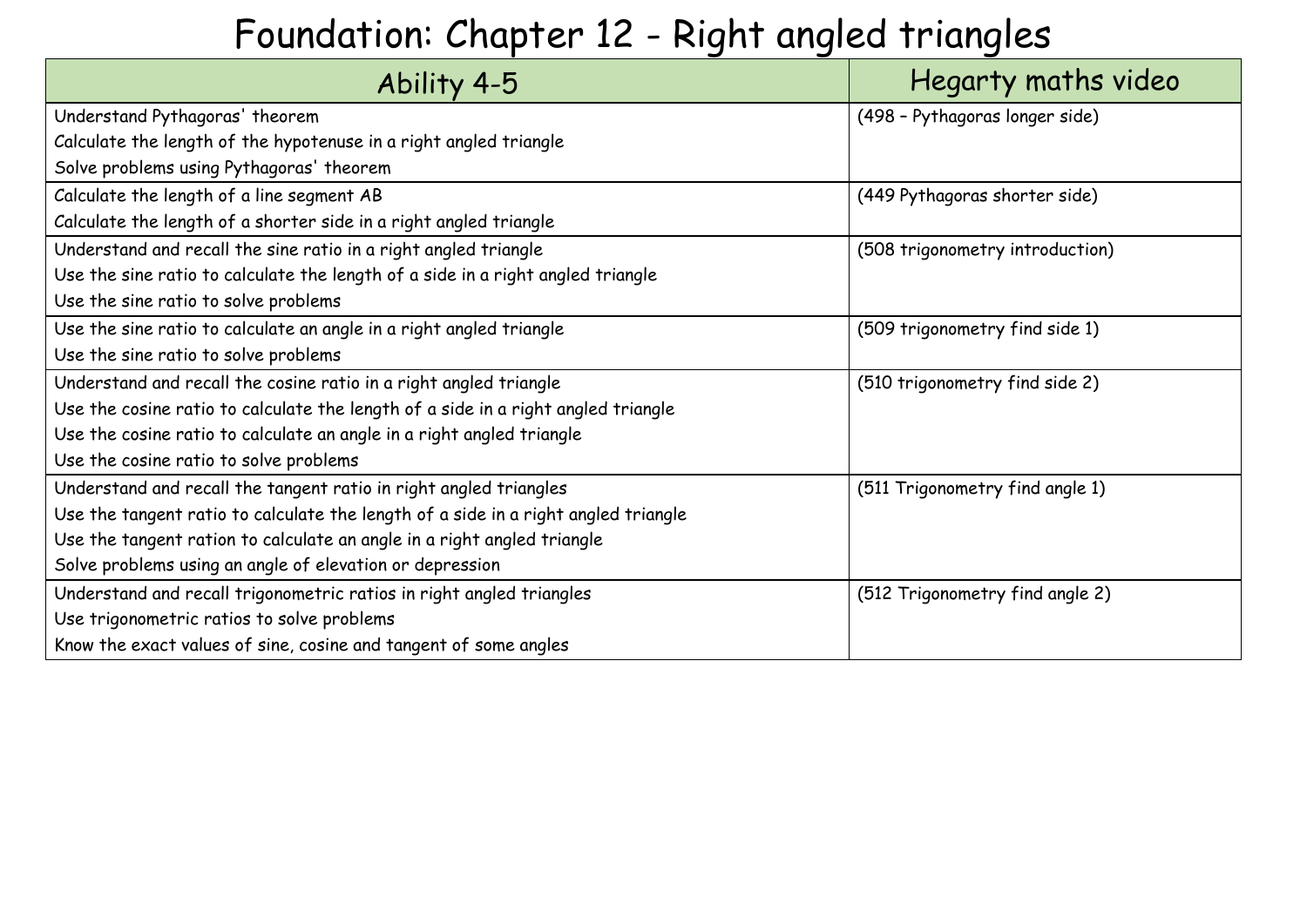# Foundation: Chapter 13 - Probability

| Ability 1-3                                                                                                                                                                                                                                                             | Ability 4-5 (+ all 1-3)                                                                                                                                          | Hegarty maths videos                                                                                                                                                                                                                                |
|-------------------------------------------------------------------------------------------------------------------------------------------------------------------------------------------------------------------------------------------------------------------------|------------------------------------------------------------------------------------------------------------------------------------------------------------------|-----------------------------------------------------------------------------------------------------------------------------------------------------------------------------------------------------------------------------------------------------|
| Calculate simple probabilities from equally<br>likely events.<br>E.g. Spinners, counters in a bag etc.<br>Understand mutually exclusive and<br>exhaustive outcomes<br>Predict the number of 'successes' given the<br>probability<br>Know that probabilities add up to 1 |                                                                                                                                                                  | 349 - Express a probability in words<br>350 - Express a probability in numbers<br>354 - Mutually exclusive events<br>353 - Probability of event not happening<br>351 - Probability of a single event (1)<br>352 - Probability of a single event (2) |
|                                                                                                                                                                                                                                                                         | Use two way tables to record the outcomes<br>from two events                                                                                                     | 422 - Two-way tables (1)<br>423 - Two-way tables (2)<br>424 - Two-way tables (3)                                                                                                                                                                    |
|                                                                                                                                                                                                                                                                         | Work out probabilities from sample space<br>diagrams                                                                                                             | 358 - Probability of more than one event (1)<br>359 - Probability of more than one event (2)                                                                                                                                                        |
|                                                                                                                                                                                                                                                                         | Find and interpret probabilities based on<br>experimental data<br>Make predictions from experimental data<br>Find the relative frequencies from an<br>experiment | 356 - Experimental probability and relative<br>frequency                                                                                                                                                                                            |
|                                                                                                                                                                                                                                                                         | Use Venn diagrams to create a set<br>Use Venn diagrams to work out probabilities<br>Understand the language and notation of sets<br>and Venn diagrams            | 383 - Venn diagrams for probability (1)<br>384 - Venn diagrams for probability (2)                                                                                                                                                                  |
|                                                                                                                                                                                                                                                                         | Complete and use frequency trees and tree<br>diagrams<br>Work out probabilities using tree diagrams<br>Understand independent events                             | 368 - Frequency trees (1)<br>367 - Frequency trees (2)<br>361 - Independent events and probability trees (1)<br>362 - Independent events and probability trees (2)                                                                                  |
|                                                                                                                                                                                                                                                                         | Understand when events are not independent<br>Solve probability problems involving events<br>that are not independent                                            | 364 - Conditional probability (1)                                                                                                                                                                                                                   |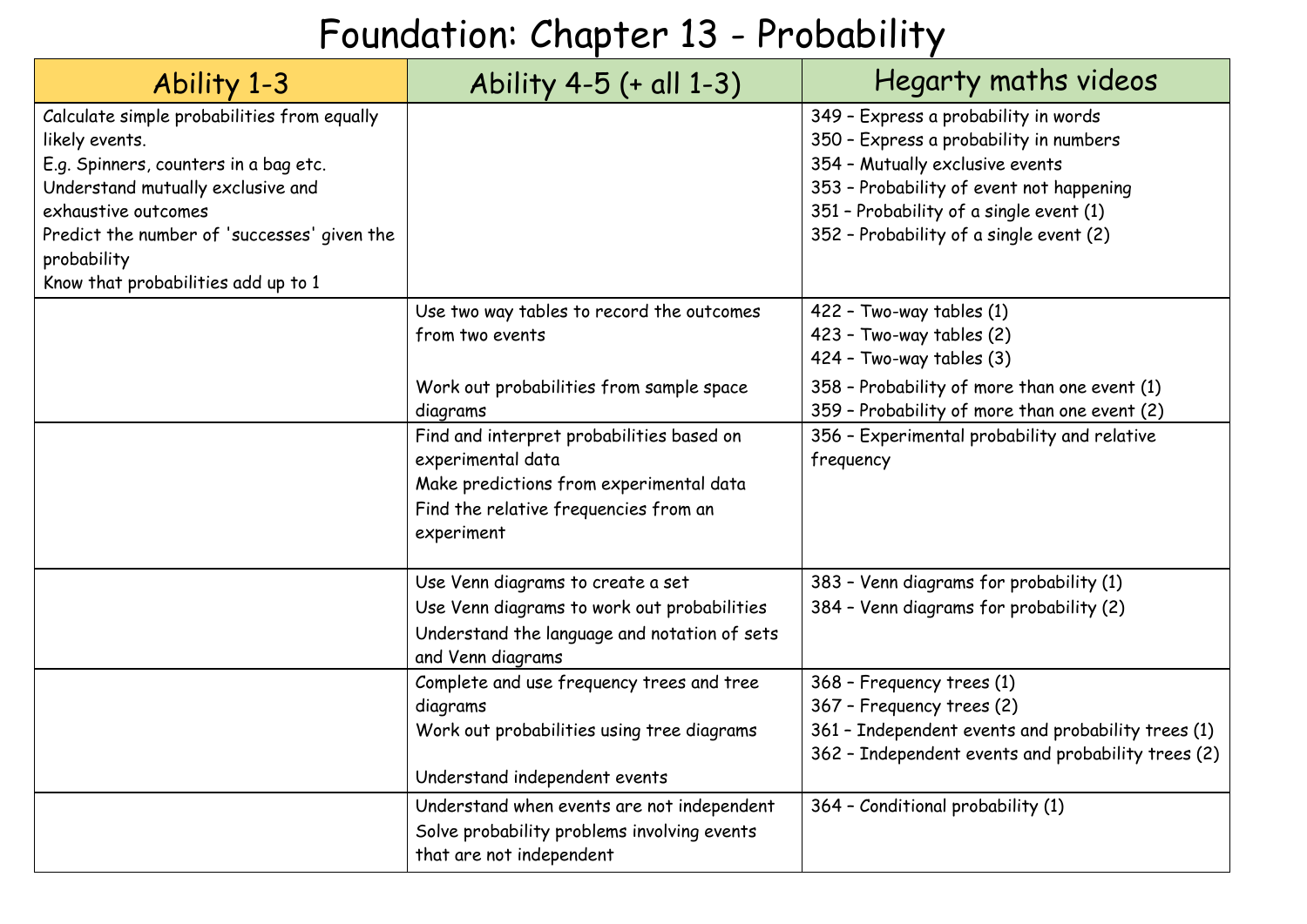### Foundation: Chapter 14 - Multiplicative reasoning

| Ability 1-3                           | Ability 4-5 (+ all 1-3)                                                                                             | <b>Hegarty Maths Lesson</b>                      |
|---------------------------------------|---------------------------------------------------------------------------------------------------------------------|--------------------------------------------------|
|                                       | Calculate a percentage profit or loss                                                                               | 759 Profit and loss (1)                          |
|                                       | Express a given number as a percentage of another in more<br>complex situations (worded problem to calculate first) | 76 Convert fractions to percentages 2            |
|                                       | Find the original amount given the final amount after a                                                             | 90 Percentage increase or decrease               |
|                                       | percentage increase or decrease                                                                                     | 96 Reverse percentages                           |
|                                       | Find an amount after repeated percentage change                                                                     | 92 Repeated percentage increase or<br>decrease 2 |
|                                       | Solve growth and decay problems                                                                                     |                                                  |
|                                       | Solve problems involving compound measures. E.g. Mass,                                                              | 725 Density (1)                                  |
|                                       | density, volume and force, pressure, area                                                                           | 726 Density (2)                                  |
|                                       |                                                                                                                     | 734 Pressure (1)                                 |
|                                       |                                                                                                                     | 735 Pressure (2)                                 |
| Calculate average speed, distance and | Convert between metric speed measures                                                                               | 716 Speed (1)                                    |
| time                                  |                                                                                                                     | 717 Speed (2)                                    |
|                                       | Use formulae to calculate speed and acceleration (suvat)                                                            | 788 Substitution (Equations of motion 1)         |
|                                       | Use ratio and proportion in measures and conversions                                                                | 339 Direct proportion 1                          |
|                                       | Solve direct and inverse proportion problems using an                                                               | 343 Algebraic direct proportion 1                |
|                                       | equation                                                                                                            | 346 Algebraic inverse proportion 1               |
|                                       | Write an equation connecting two variables from a ratio                                                             | 338 Solve ratio problems using algebra           |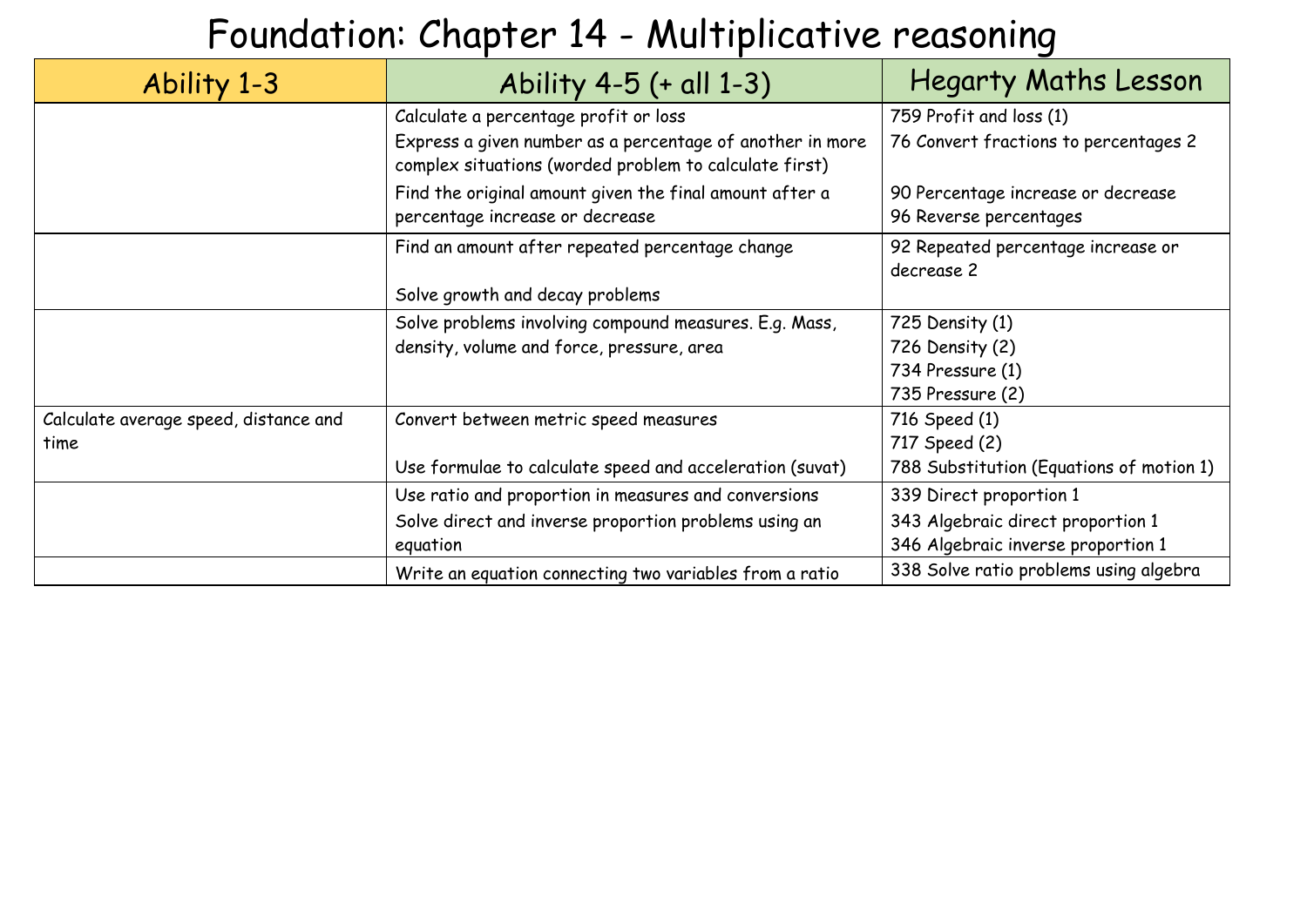#### Foundation: Chapter 15 - Constructions, loci and bearings

| Ability 1-3                                           | Ability 4-5 (+ all 1-3)                                         | <b>Hegarty Maths Lessons</b>                                   |
|-------------------------------------------------------|-----------------------------------------------------------------|----------------------------------------------------------------|
| Recognise 3D shapes and their properties              |                                                                 | 829 - 3D shapes (1)                                            |
| Describe 3D shapes using correct mathematical words   |                                                                 | 830 - 3D shapes (2)                                            |
| Understand the 2D shapes that make up 3D objects      |                                                                 | 831 - Naming faces of 3D shapes                                |
| Identify and sketch planes of symmetry of 3D shapes   |                                                                 |                                                                |
| Understand and draw plans and elevations of 3D shapes |                                                                 | 837 - Planes of elevation (1)                                  |
|                                                       |                                                                 | 838 - Planes of elevation (2)                                  |
| Sketch 3D shapes based on their plans and elevations  |                                                                 | 839 - Planes of elevation (3)<br>841 - Planes of elevation (5) |
|                                                       |                                                                 | 842 - Planes of elevation (6)                                  |
| Make accurate drawings of triangles using a ruler,    |                                                                 | 683 - Constructing triangles                                   |
| protractor and compasses                              |                                                                 |                                                                |
| Identify SSS, ASA, SAS and RHS triangles              |                                                                 | 682 - Congruent triangles                                      |
| Identify congruent triangles using SSS, ASA etc       |                                                                 |                                                                |
| Draw diagrams to scale                                |                                                                 | 864 - Scale Diagrams (1)                                       |
| Correctly interpret scales in real life contexts      |                                                                 |                                                                |
| Use scales on maps and diagrams to work out lengths   |                                                                 | 865 - Scale Diagrams (2)                                       |
| and distances                                         |                                                                 | 866 - Scale Diagrams (3)                                       |
| Draw lengths and distances correctly on given scale   |                                                                 |                                                                |
| drawings                                              | Accurately draw angles and 2D shapes using a ruler,             | 461 - Drawing angles                                           |
|                                                       | protractor and compasses.                                       |                                                                |
|                                                       | Construct a polygon inside a circle                             |                                                                |
|                                                       | Recognise nets and make accurate drawings of nets               | 833 - Nets (1)                                                 |
|                                                       | of common 3D objects                                            | 834 - Nets (2)                                                 |
|                                                       | Draw accurately using rulers and compasses                      | 660 - Construct a perpendicular bisector                       |
|                                                       | Bisect angles and lines using rulers and compasses              | 661 - Construct an angle bisector                              |
|                                                       | Draw loci for the path of points that follow a given            | 674 - Loci (1)                                                 |
|                                                       | rule                                                            | 675 - Loci (2)                                                 |
|                                                       | Identify regions bounded by loci to solve practical<br>problems | 679 - Loci (problem solving)                                   |
| Find and use three figure bearings                    |                                                                 | 492 - Bearings (1)                                             |
| Use angles on parallel line to work out bearings      |                                                                 | 493 - Bearings (2)                                             |
| Solve problems involving bearings and scale drawings  |                                                                 | 869 - Scale diagrams with bearings                             |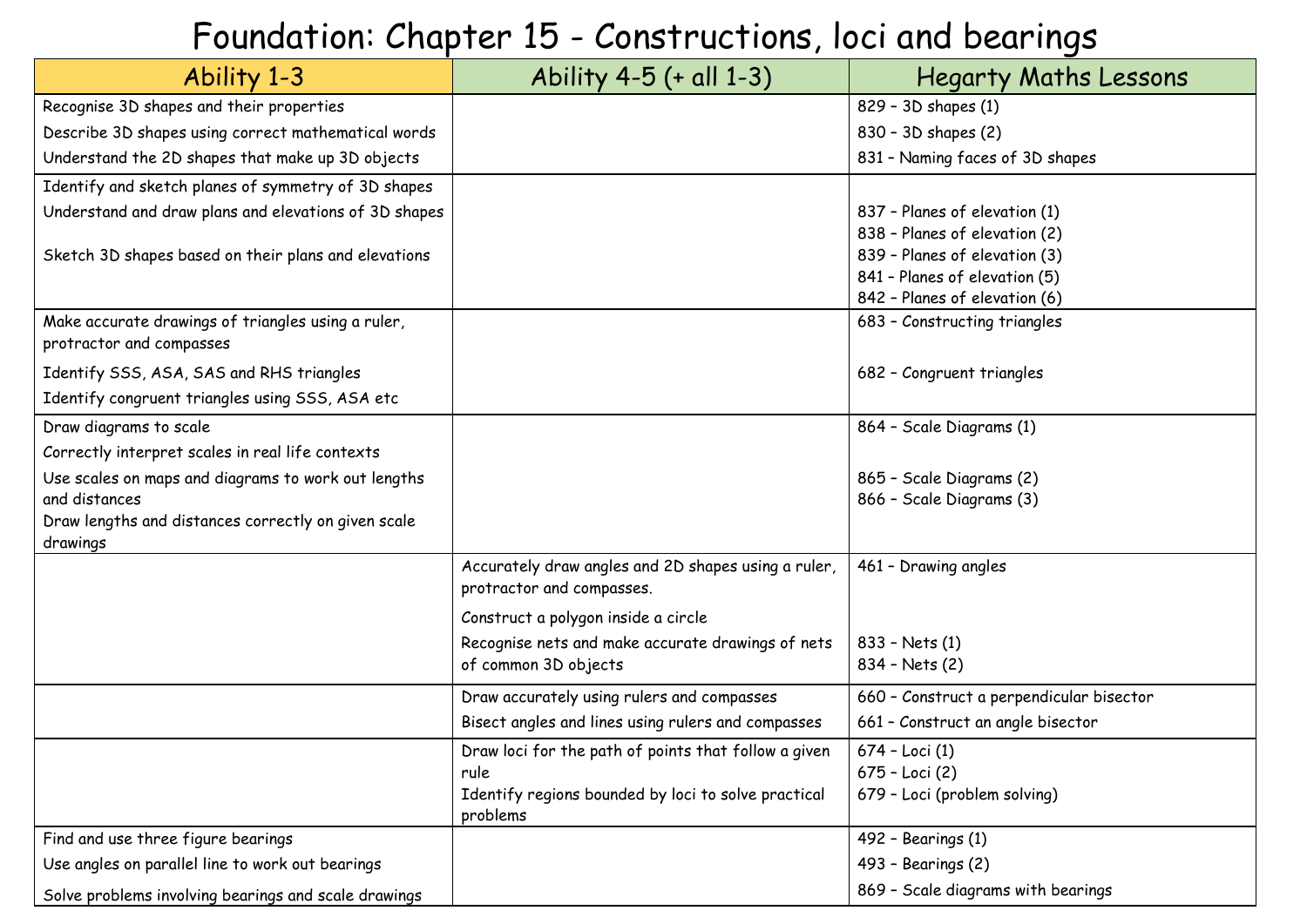### Foundation: Chapter 16 - Quadratic equations and graphs

| Ability 4-5                                                                  | <b>Hegarty Maths Lessons</b>                            |
|------------------------------------------------------------------------------|---------------------------------------------------------|
| Multiply double brackets                                                     | 162 - Expand double brackets 1                          |
| Recognise a quadratic expression                                             | 222 - Quadratic expressions                             |
| Square single brackets                                                       | 163 - Expand double brackets 2                          |
| Plot graphs of quadratic functions                                           | 251 - Drawing quadratic graphs from a table             |
| Recognise a quadratic function                                               |                                                         |
| Use quadratic graphs to solve problems                                       |                                                         |
| Solve quadratic equations $ax^2 + bx + c = 0$ using a graph                  | 253 - Find the x-intercept (roots) of a quadratic graph |
| Solve quadratic equations $ax^2 + bx + c = k$ using a graph                  |                                                         |
| Factorise quadratic expressions when the coefficient of $x^2$ is 1           | 223 - Factorising quadratic expressions 1               |
| Factorise expressions using the difference of 2 squares rule                 | 224 - Factorising quadratic expressions 2               |
| Solve quadratic functions by factorising (some rearranging to make =0 first) | 230 - Solving quadratic equations 1 (by factorising)    |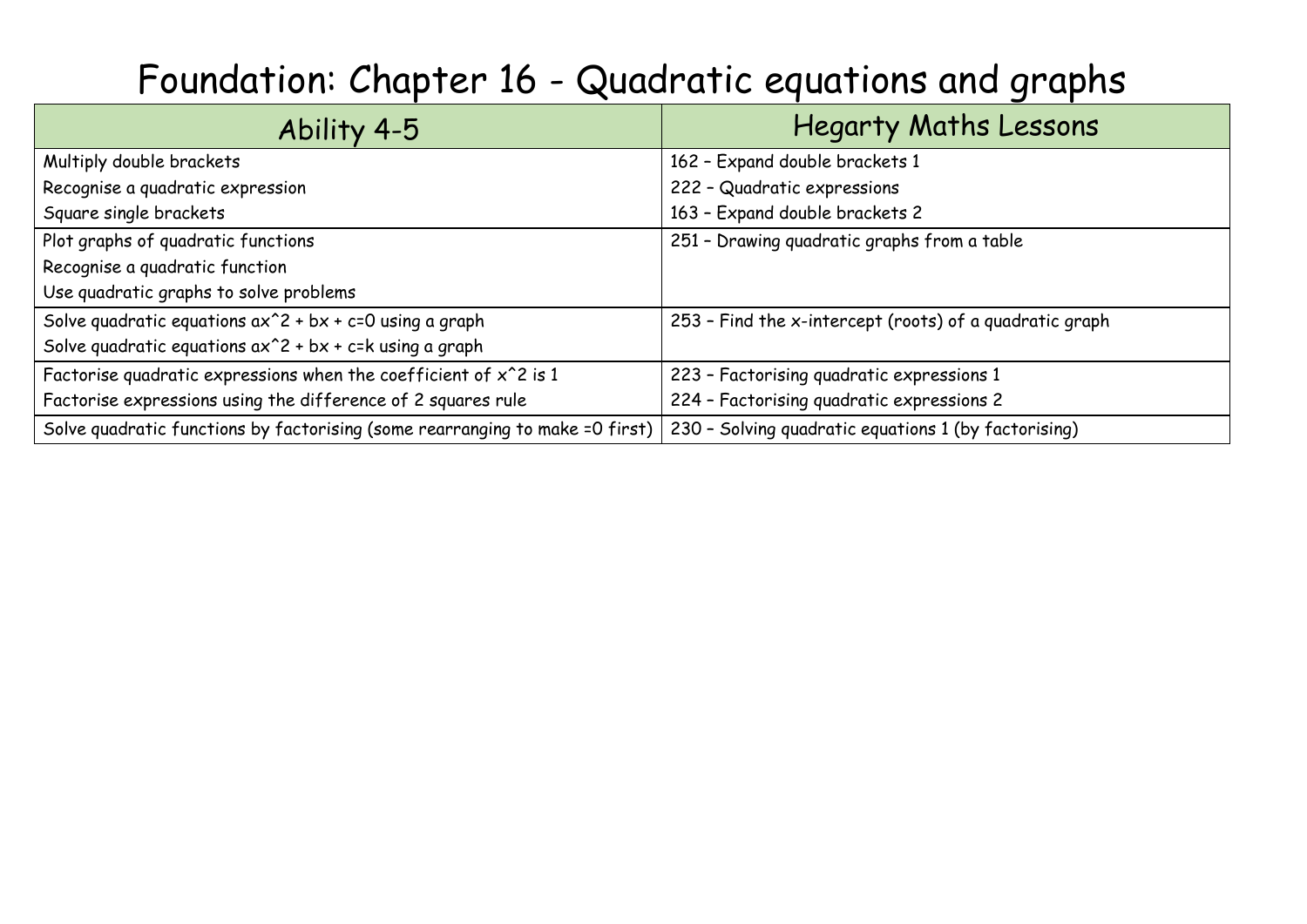# Foundation: Chapter 17 - Perimeter, Area and Volume 2

| Ability 1-3                                   | Ability 4-5 (+ all 1-3)                            | <b>Hegarty Maths Lessons</b>      |
|-----------------------------------------------|----------------------------------------------------|-----------------------------------|
| Calculate the circumference of a circle       |                                                    | 534 - Circumference of a circle 1 |
| Solve problems involving the circumference    |                                                    | 535 - Circumference of a circle 2 |
| of a circle                                   |                                                    | 536 - Circumference of a circle 3 |
| Calculate the circumference and radius of a   | Work out error intervals                           | 774 - Error intervals 1           |
| circle                                        |                                                    | 775 - Error intervals 2           |
| Work out the area of a circle                 |                                                    | 539 - Area of a circle (1)        |
| Work out the radius or diameter of a circle   |                                                    | 540 - Area of a circle (2)        |
| Solve problems involving the area of a circle |                                                    | 541 - Area of a circle (3)        |
| Give answers in terms of $\pi$                |                                                    | 542 - Area of a circle (4)        |
| Understand and use maths language for         | Work out areas of semicircles and quarter circles  | 592 - Parts of the circle         |
| circles and perimeters                        | and their perimeters                               |                                   |
|                                               | Find the area and perimeter of a sector given the  | 546 - Area of a sector $(1)$      |
|                                               | angle                                              | 544 - Arc length (1)              |
|                                               |                                                    | 545 - Arc length (2)              |
| Work out the volume of a cylinder             | Work out the surface area of a cylinder            | 572 - Cylinders (1)               |
|                                               |                                                    | 586 - Surface area of cylinders   |
|                                               | Find areas of compound shapes involving circles in | 555 - Compound shapes             |
|                                               | real life situations                               |                                   |
|                                               | Work out the volume and surface area of a pyramid  | 579 - Rectangular based pyramid   |
|                                               |                                                    | 585 - Surface area of prisms      |
|                                               | Work out the volume and surface area of a cone     | $576 - \text{Cones} (1)$          |
|                                               |                                                    | 578 - Surface area of cones       |
|                                               | Work out the volume of a sphere                    | 580 - Spheres (1)                 |
|                                               | Work out the surface area of a sphere              | 588 - Surface area of spheres     |
|                                               | Work out the volume and surface area of            | 582 - Compound volume             |
|                                               | composite solids                                   |                                   |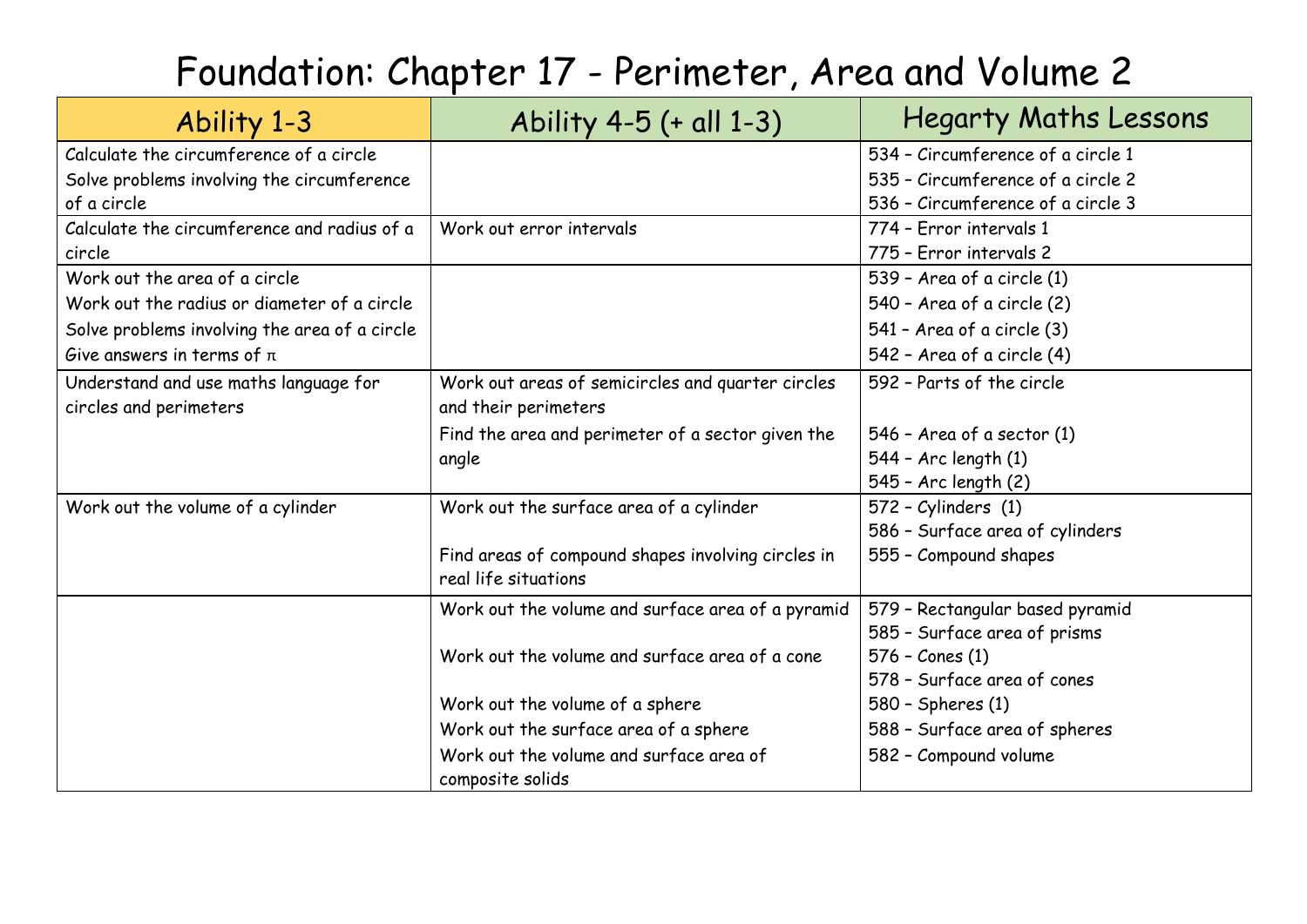#### Foundation: Chapter 18 - Fractions, indices and standard form

| Ability 1-3                       | Ability 4-5 (+ all 1-3)                                      | <b>Hegarty Maths Lessons</b>                    |
|-----------------------------------|--------------------------------------------------------------|-------------------------------------------------|
| Multiply and Divide mixed numbers |                                                              | 69 Multiplying fractions 2                      |
|                                   |                                                              | 70 Dividing fractions                           |
|                                   | To know and use the laws of indices: Brackets, negative and  | 104 - Index form 3 (power of negative integers) |
|                                   | power of 0                                                   | 107 - Index form 6 (power of power rule)        |
|                                   |                                                              | 106 - Index form 5 (dividing indices)           |
|                                   |                                                              | 105 - Index form 4 (multiplying indices)        |
|                                   |                                                              | 103 - Index form 2 (power of 0 & 1)             |
|                                   | Write large numbers in standard form                         | 122 - Ordinary to standard form                 |
|                                   | Convert large numbers from standard form to ordinary numbers | 123 - Standard form to ordinary                 |
|                                   | Write small numbers in standard from                         | 122 - Ordinary to standard form                 |
|                                   | Convert numbers from standard form with negative powers to   | 123 - Standard form to ordinary                 |
|                                   | ordinary numbers                                             |                                                 |
|                                   | To multiply and divide numbers in standard form              | 125 - Multiplying with standard form            |
|                                   |                                                              | 126 - Dividing with standard form               |
|                                   | To add and subtract numbers in standard form                 | 127 - Adding & subtracting with standard form   |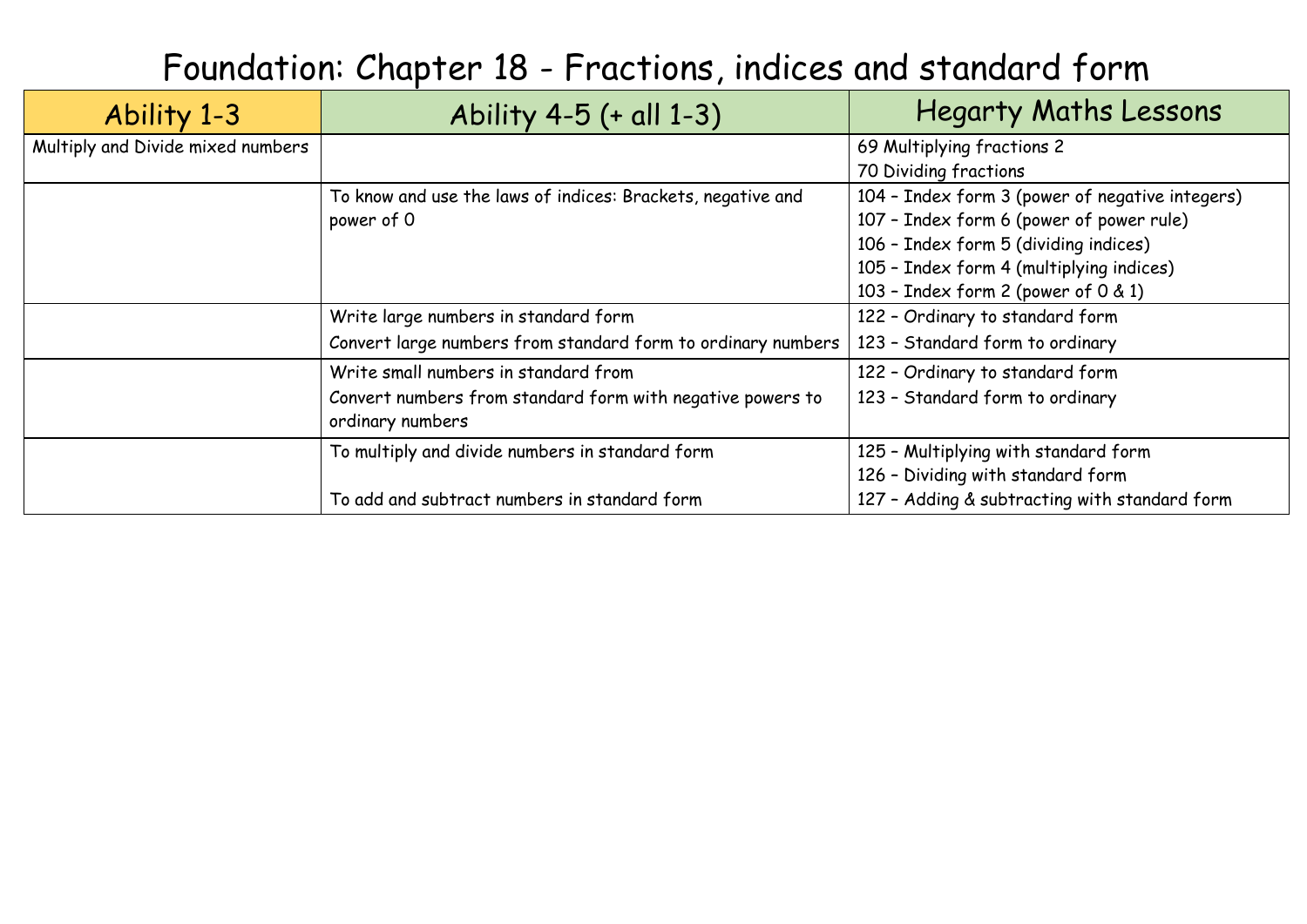# Foundation: Chapter 19 - Congruence, similarity and vectors

| Ability 4-5                                                            | <b>Hegarty Maths Lessons</b>                  |
|------------------------------------------------------------------------|-----------------------------------------------|
| Understand similarity                                                  | 611 - Similar triangles (1)                   |
| Use similarity to solve angle problems                                 |                                               |
| Find the scale factor of an enlargement                                |                                               |
| Use similarity to solve problems                                       | 612 - Similar triangles (2)                   |
|                                                                        | 613 - Similar triangles (3)                   |
| Understand the similarity of regular polygons                          | 608 - Similar polygons (1)                    |
|                                                                        | 609 - Similar polygons (2)                    |
|                                                                        | 610 - Similar polygons (3)                    |
| Calculate perimeters of similar shapes                                 |                                               |
| Recognise congruent shapes using SSS, SAS, ASA and RHS                 | 682 - Congruent triangles                     |
| Use congruence to work out unknown angles                              |                                               |
| Use congruence to work out unknown angles and lengths and give reasons | 684 - Congruent triangles (problem solving 1) |
| Add and subtract column vectors                                        | 623 - Vectors (2) - column vectors            |
| Find the resultant of 2 vectors                                        | 625 - Vectors (4) - combining vectors         |
| Understand and use vector notation                                     | 624 - Vectors (3) - negative vectors          |
| Subtract vectors                                                       | 626 - Vectors (5) - multiplying by scalars    |
| Find multiples of vectors                                              |                                               |